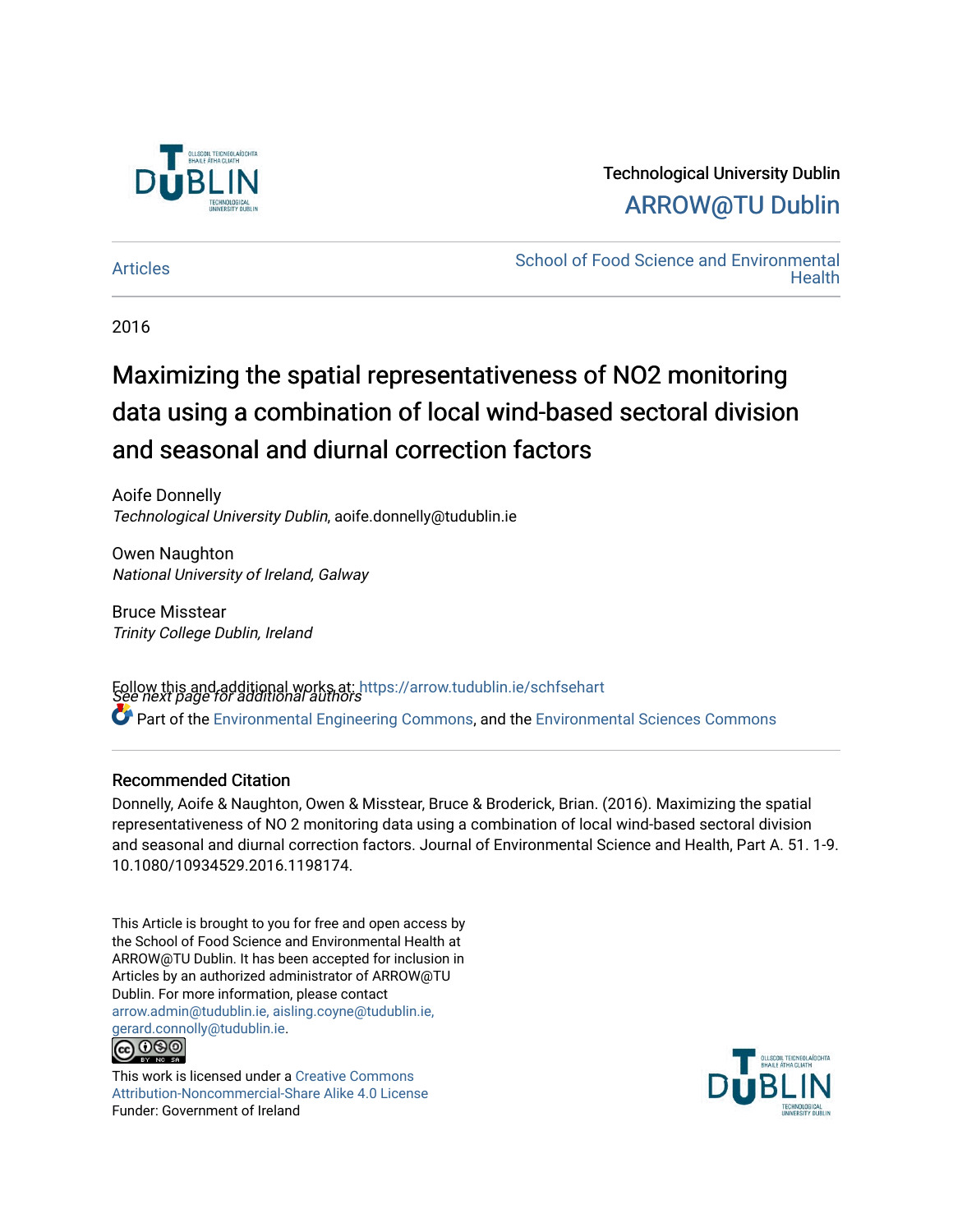### Authors

Aoife Donnelly, Owen Naughton, Bruce Misstear, and Brian Broderick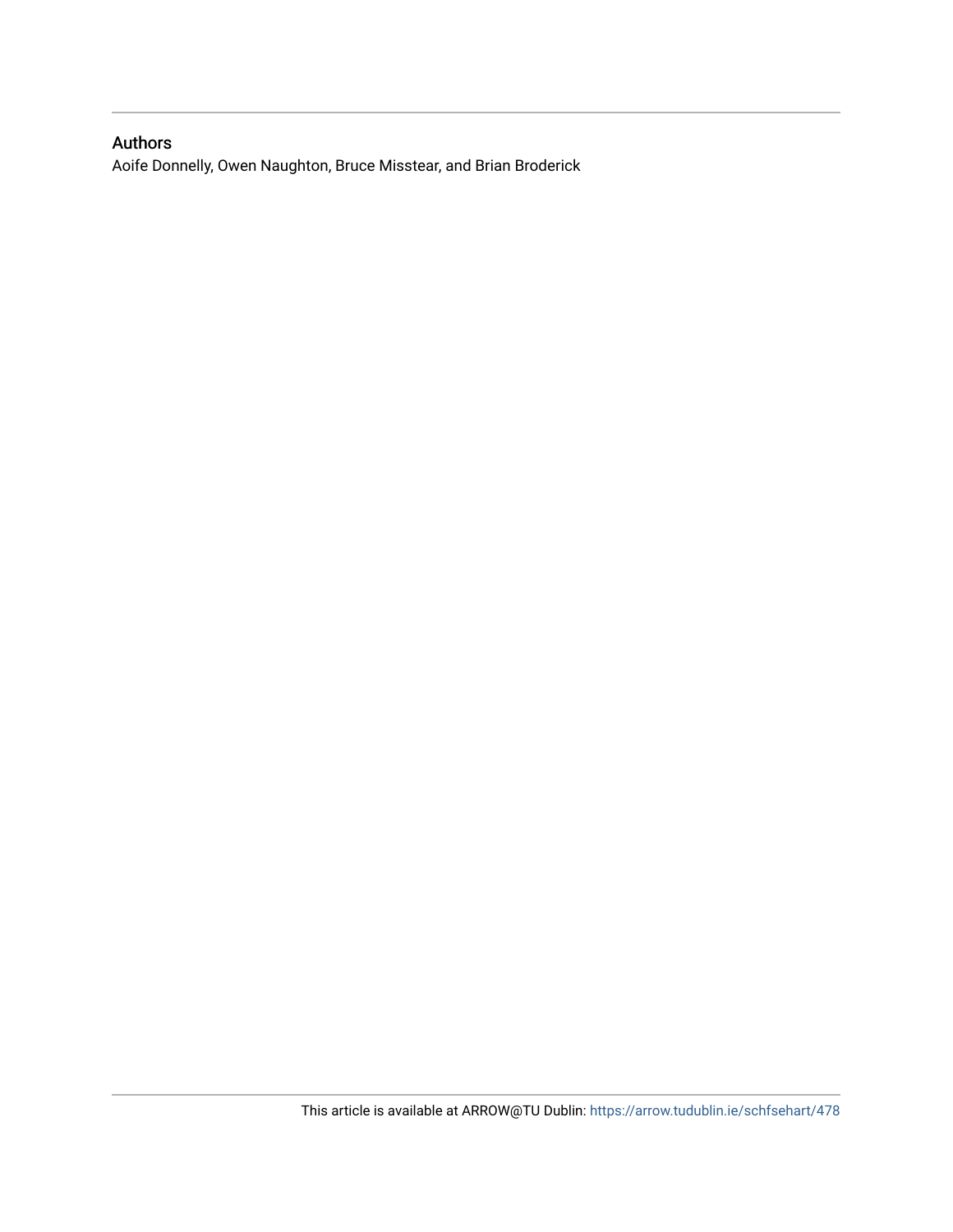# **Maximising the Spatial Representativeness of NO<sup>2</sup> Monitoring Data Using a Combination of Local Wind-based Sectoral Division and Seasonal and Diurnal Correction Factors**

Aoife Donnelly<sup>1</sup>, Owen Naughton<sup>2</sup>, Bruce Misstear<sup>3</sup>, Brian Broderick<sup>3</sup>,

<sup>1</sup> School of Food Science and Environmental Health, Dublin Institute of Technology, Cathal *Brugha St., Dublin 1, Ireland*

*<sup>2</sup>Civil Engineering, School of Engineering and Informatics, University of Ireland, Galway,* 

*Ireland*

*<sup>3</sup>Department of Civil, Structural and Environmental Engineering, Museum Building, Trinity College Dublin, College Green, Dublin 2, Ireland*

\* Address correspondence to Aoife Donnelly, School of Food Science and Environmental Health, Dublin Institute of Technology, Cathal Brugha Street, Dublin 1, Ireland; E-mail: [aadonnel@tcd.ie](mailto:aadonnel@tcd.ie)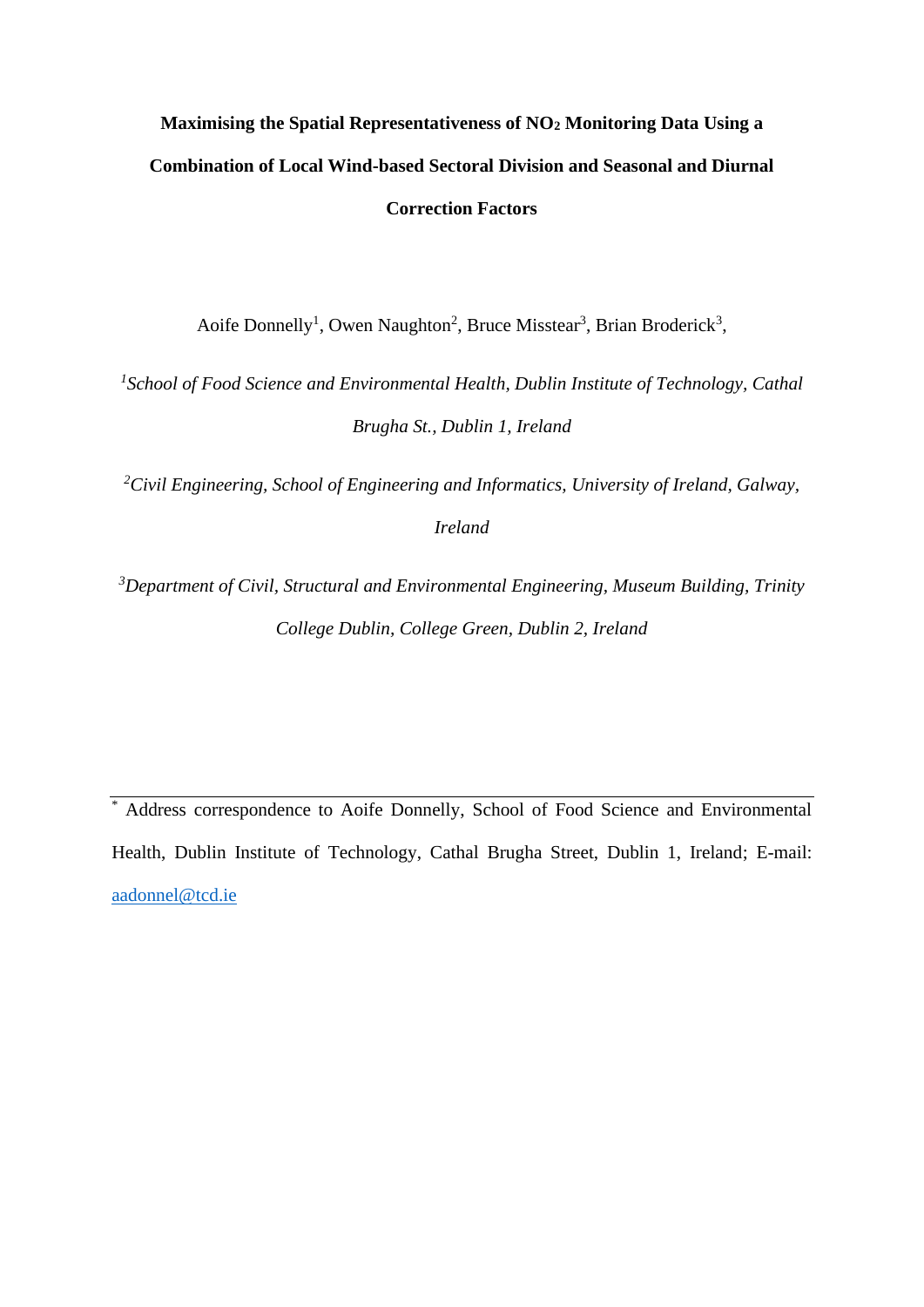#### **Abstract**

This paper describes a new methodology for increasing the spatial representativeness of individual monitoring sites. Air pollution levels at a given point are influenced by emissions sources in the immediate vicinity. Since emissions sources are rarely uniformly distributed around a site, concentration levels will inevitably be most affected by sources in the prevailing upwind direction. The methodology provides a means of capturing this effect and providing additional information regarding source/pollution relationships. The methodology allows for the division of the air quality data from a given monitoring site into a number of sectors or wedges based on wind direction and estimation of annual mean values for each sector, thus optimising the information that can be obtained from a single monitoring station. The method corrects for short-term data, diurnal and seasonal variations in concentrations (which can produce uneven weighting of data within each sector) and uneven frequency of wind directions. Significant improvements in correlations between the air quality data and spatial air quality indicators were obtained post application of the correction factors. This suggests the application of these techniques would be of significant benefit in land use regression modelling studies. Furthermore the method was found to be very useful for estimating long-term mean values and wind direction sector values using only short-term monitoring data. The methods presented in this paper can result in cost savings through minimising the number of monitoring sites required for air quality studies while also capturing a greater degree of variability in spatial characteristics. In this way more reliable, but also more expensive monitoring techniques can be used in preference to a higher number of low cost but less reliable techniques. The methods described in the paper have application in local air quality management, source receptor analysis, land use regression mapping and modelling and population exposure studies.

**Keywords:** Air pollution, seasonality, non-parametric regression, monitor representativeness, land use regression.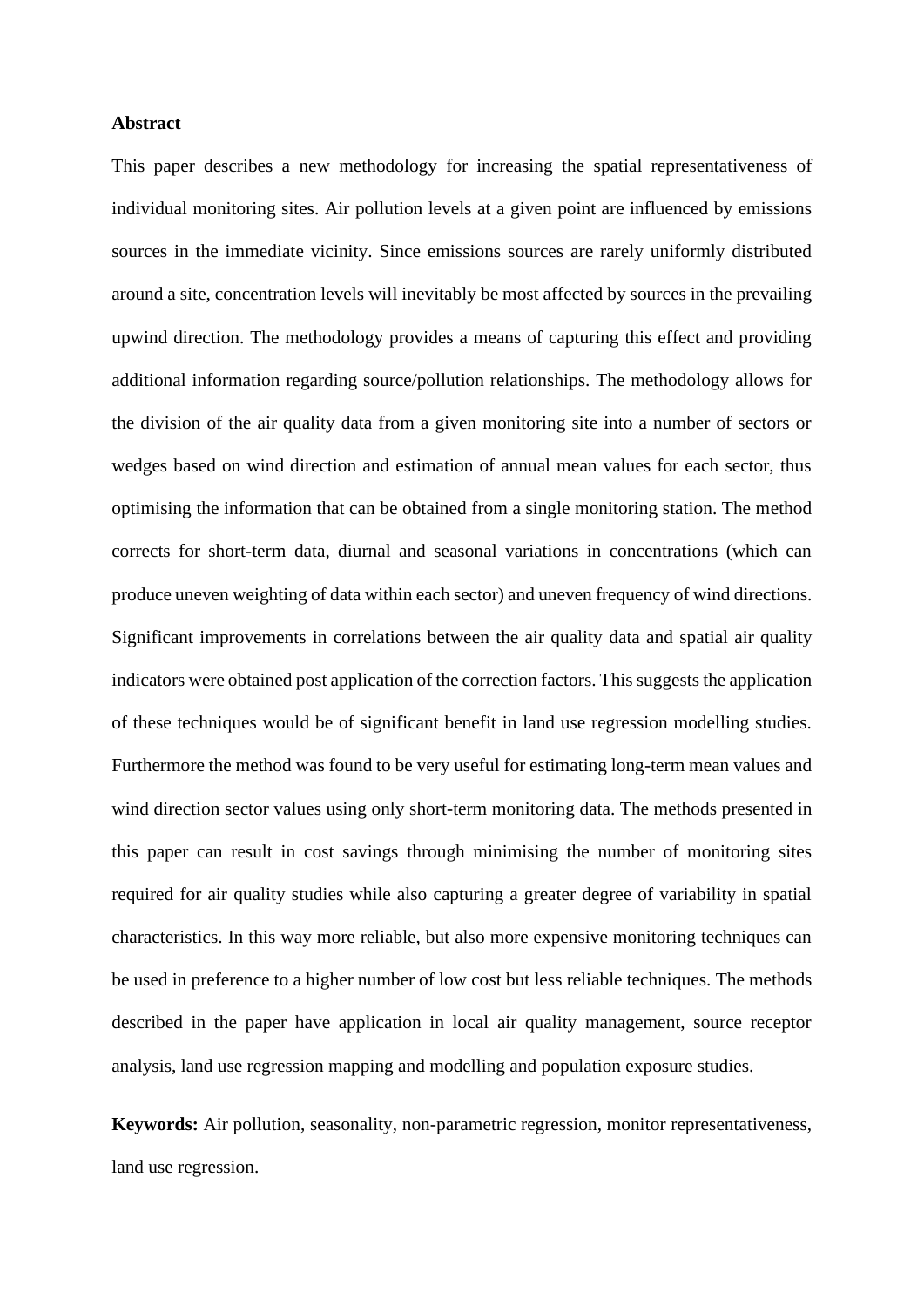#### **Introduction**

Concentrations of air pollutants such as nitrogen dioxide  $(NO<sub>2</sub>)$  are not constant but vary temporally and spatially arising from changes in meteorology, topography and also natural and anthropogenic emission sources. Air quality monitoring has the ability to capture these variations. Diversified monitoring objectives exist which include: demonstration of compliance with regulatory values, evaluation of general air quality in a region, epidemiological studies, estimation of long-term trends and source apportionment. Many stochastic air quality modelling methods used to produce air quality maps and forecasts, such as geo-statistical interpolation and land use regression, rely on relationships between measurements at monitoring stations and traffic, land use or population density parameters. [1-5] However, obtaining concentration data of sufficient spatial and temporal representativeness to achieve modelling objectives can pose significant cost and logistical obstacles. Methods that optimise information that can be obtained from an individual air quality monitor or monitoring network can provide a better understanding of the cause and effect in a given region and thus allow for improved air quality modelling and management.

Continuous temporally-resolved data from routine fixed-site monitoring (FSM) networks allow air quality modelling and mapping applications at a resolution generally unattainable through passive monitoring. A sufficient number of monitoring sites is required to capture the true relationships between the forcing variables and the concentration levels and Basagaña *et al.* [6] showed that in small samples, model fit tended to be highly inflated when compared to validation data sets. The high cost in maintaining routine networks, however, means that they are generally of restricted spatial scale, frequently covering a minimum of site types stipulated under EU regulations and not dense enough for the purpose of model development. [7] While a limited number of studies have used continuous measurements over the course of a full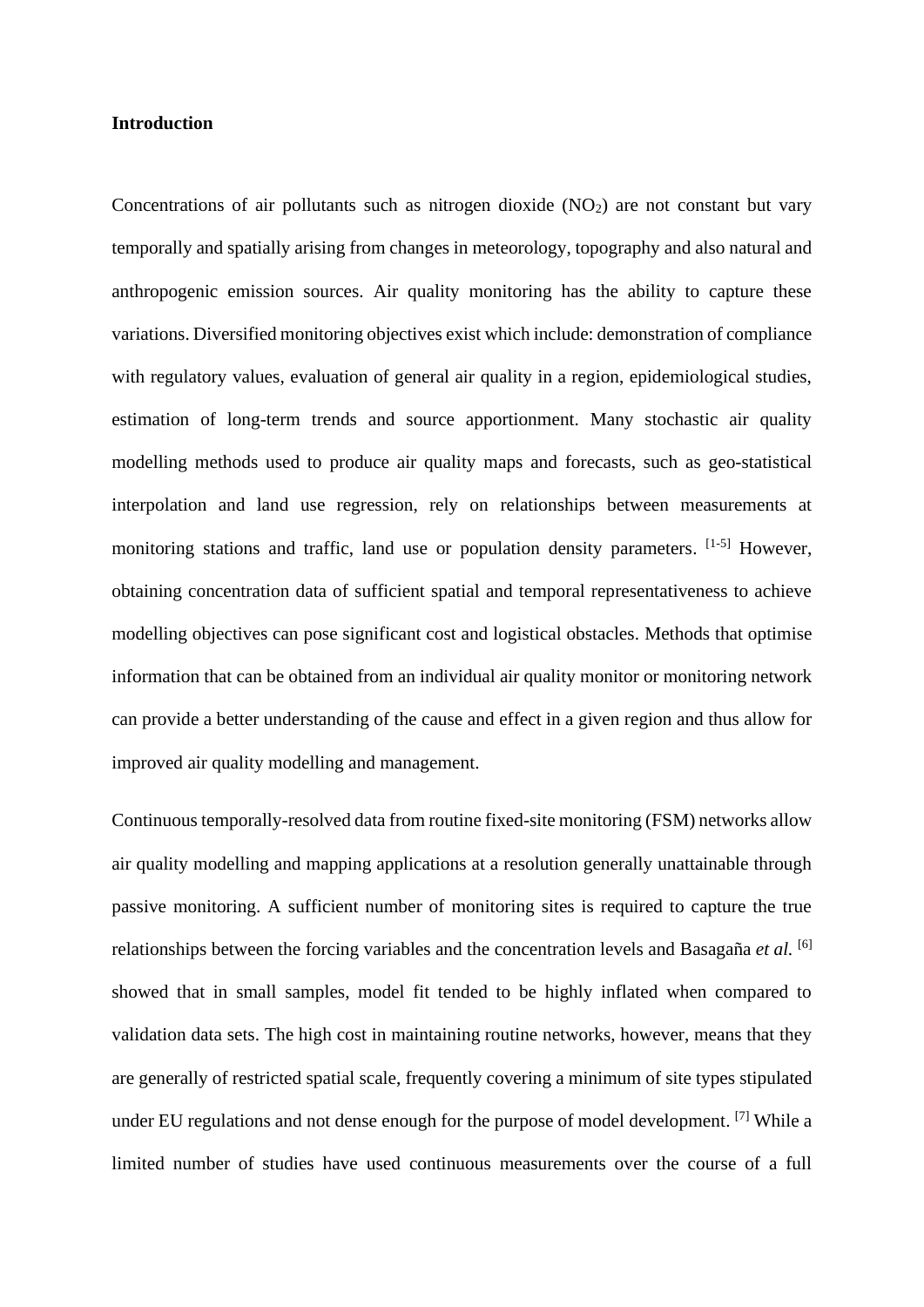calendar year (or years) from routine networks  $[8-11]$ , many studies focus on the spatial density requirement of monitoring campaigns at the expense of temporal resolution. [12-15]

Co-location of short-term sampling with background reference sites is generally used to extrapolate long-term averages  $[2, 13, 16]$ . Adequate correction therefore depends on dual assumptions holding true: that the continuous reference site(s) is representative of the temporal variation in concentrations and that the air pollutant pattern across the study area is stable over time. <sup>[7]</sup> The principal use of circular buffers in many land use regression (LUR) models ignores the spatial orientation of source and receptor and the influence of meteorological variables such as wind. In practice, source types and densities will inevitably vary in different directions at a local and regional scale and there will be a prevailing wind, meaning that sources in this direction relative to the monitoring site will have a disproportionally large influence on overall concentrations. As noted by Wheeler *et al*. <sup>[17]</sup> who modelled NO<sub>2</sub> in Windsor Ontario using a LUR, the impact of being downwind of any localised industrial or traffic source would be expected to have an impact on concentrations and they therefore suggest that including information on wind direction may help resolve some of the remaining variance in their model.

This paper presents a robust method which maximises the information from a single monitoring site and corrects data for both temporal (seasonal and diurnal) effects and meteorological (wind direction) effects. The methodology outlined in this paper is applicable for the following main objectives:

- Improving the long-term applicability of short-term monitoring
- Identifying local sources
- Estimating annual mean values for a given site typology and region
- Partitioning long-term monitoring data into wind dependant sectors to improve spatial representativeness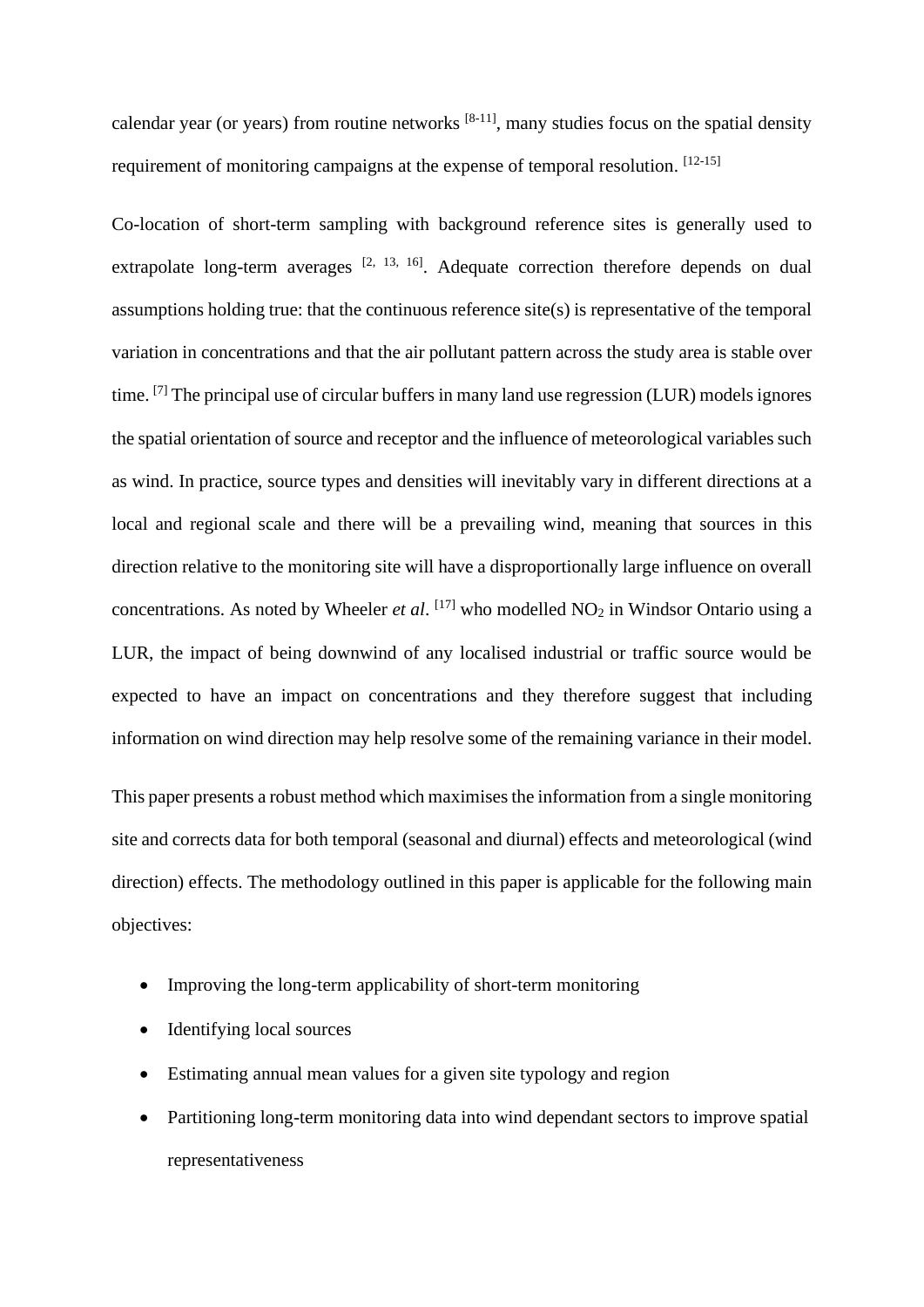The application of these techniques to monitoring data to achieve these objectives can, in turn, be used to improve and refine land use regression models air quality mapping studies and population exposure studies.

The method is based on dividing the monitoring data into wind dependent sectors or wedges, and subsequently averaging the concentrations. The objective of dividing monitoring data in this manner is to relate average concentrations within a given sector to land use types or sources in the upwind direction and to maximise the (effective) number of monitoring locations. Prevailing wind directions vary seasonally and hence a biased sectoral average may be obtained in some instances. Furthermore, diurnal variations illustrate significant peaks and troughs in NO<sup>2</sup> concentrations and if there is a higher weight of observed values for rush-hour peaks in a given sector, an unrealistically high overall average will be obtained. In order to adequately model spatial variation in concentration levels, these temporal biases must be removed from the data prior to averaging.

The methods presented in this paper can provide cost savings by minimising the number of monitoring sites required for air quality studies. Dividing the data into a number of wind direction dependent sectors not only increases the number of monitoring points available but also captures a greater degree of variability in spatial characteristics. The correction factors developed allow these data to be extrapolated to represent annual mean concentrations. Studies can then utilise a smaller number of reliable (but often expensive) monitoring techniques in preference to a greater number of less reliable low cost techniques.

#### **Methodology and Data**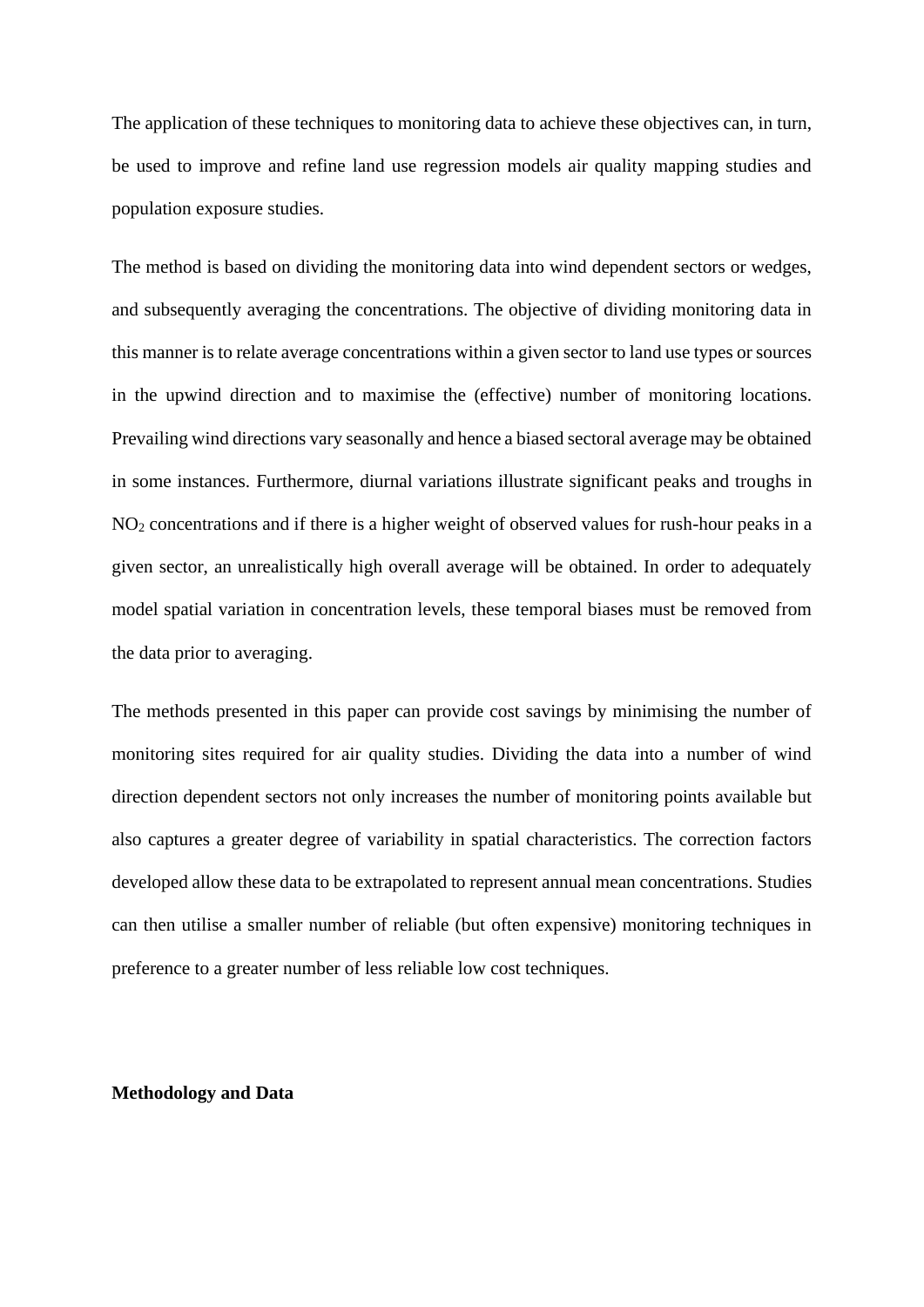#### *Overview*

[Fig.](#page-22-0) 1 outlines the methodology for increasing the spatial representativeness of a monitoring site and how it is applied to a dataset from a particular air quality monitoring site. A long-term dataset of hourly NO<sub>2</sub> values can be directly averaged to give a reasonable estimate of the mean concentration at that site (assuming there is no trend in the data). This provides us with one data point with which to compare spatial characteristics in the area. The new methodology involves splitting this dataset to provide additional data points. Firstly, the raw data are corrected for short-term fluctuations due to known seasonal and diurnal variations ( $s_t$  factors). Secondly, the data are split into subsets based on the wind direction for a given hour. For example, all NO<sup>2</sup> measurements for hours when the wind was blowing from a northerly direction will be assigned to the northerly subset. The concentrations within each subset are averaged to give a mean concentration for that wind sector. These average values are then corrected for uneven weighting that may occur due to unequal distribution of data between sectors  $(L_t$  factors). This then provides multiple annual mean values, one for each wind sector.

A smoothing kernel method was previously used by the authors to describe the variation in concentrations at background sites with local wind speed and direction and air mass history. [18, 19] Perez *et al.* [20] also used a smoothing kernel to describe the daily and seasonal cycle in CO<sup>2</sup> concentrations at a rural site. Based on these methods and the techniques described in Henry *et al.* <sup>[21]</sup> and Yu *et al.* <sup>[22]</sup> a short temporal correction factor  $(s_t)$  has been developed for raw data to remove these variations from the data prior to wind sector averaging. Long temporal  $(L_t)$  correction factors have also been developed, to apply to the data after the sector division in order to account for uneven weighting of data from each season that may arise within different sectors. These have been defined through a regression using monthly mean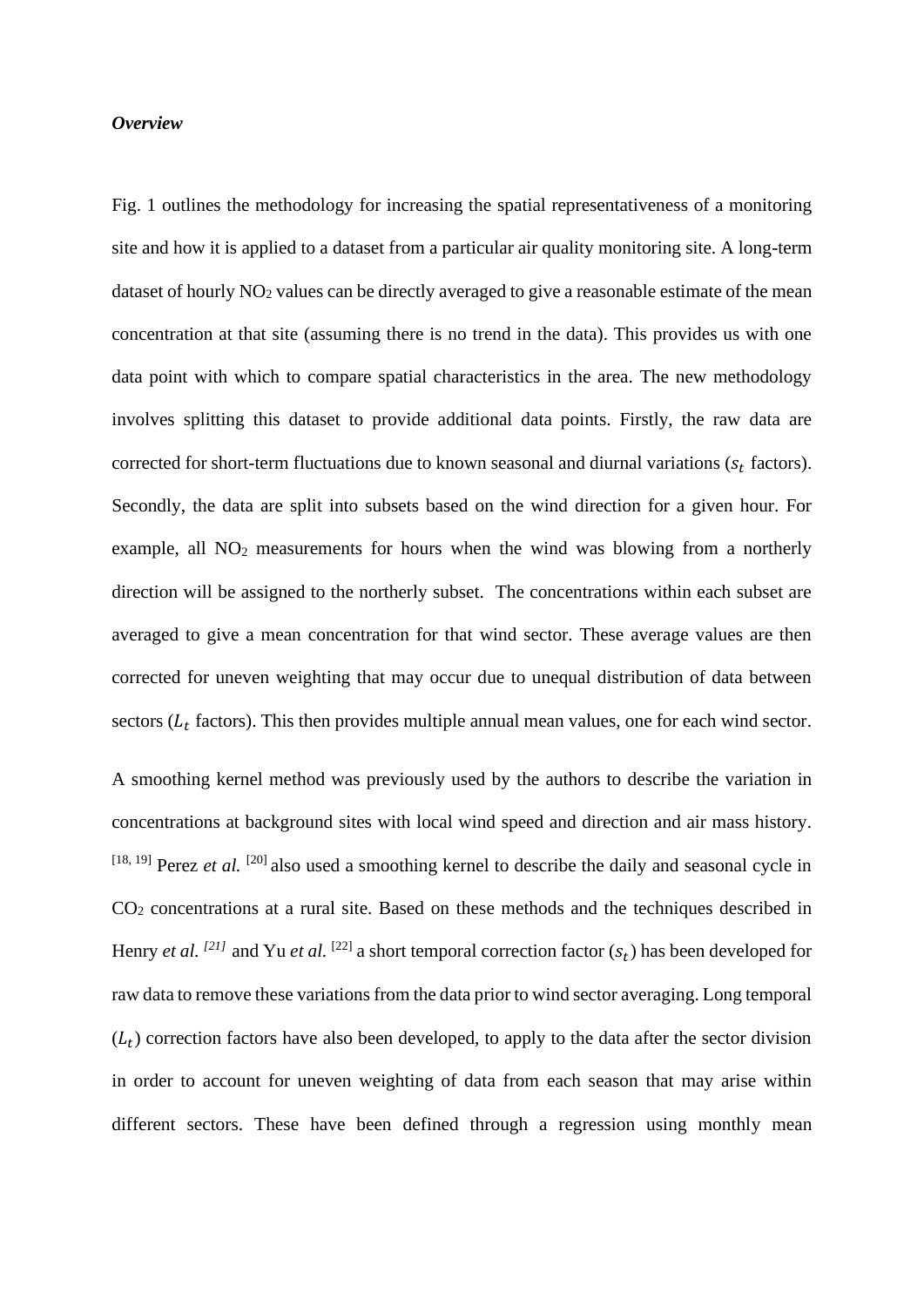concentrations as predictor variables and annual mean concentrations as response variables from a range of urban, suburban and rural sites.

#### *Monitoring Data*

The Environmental Protection Agency (EPA) is the responsible authority in Ireland for the implementation of EU ambient air quality legislation. The EPA operates and maintains the national ambient air quality monitoring network  $^{[23]}$  which measures statutory pollutants using reference or equivalent methods as outlined in the CAFÉ Directive. <sup>[24]</sup> These data are used for demonstrating compliance with air quality limit values and to give public information on ambient air quality. These sites were selected because their classification ranges from urban centre to rural background, but their proximity to urban conurbations and major roads is variable. In each case monitor placement conforms to the guidelines on monitoring laid out in EU directive 2008/50/EC. <sup>[24]</sup> NO<sub>x</sub> is measured on an hourly basis at a 19 sites throughout Ireland using chemiluminescence samplers (Figure 1S).

 $s_t$  factors were derived based on historical variations in concentrations at each of the sites. Where possible, the most recent 5 years of validated data were used (typically 2007-2012).  $L_t$ factors were developed based on two years of data from each site so as to avoid an unfair weighting of any given site that has a greater length of monitoring record. 2011 and 2012 were used where available (or where monitoring has ceased the most recent years were chosen). In the development of the  $L_t$  factors, monthly data were only used if they had  $> 80\%$  data capture and a number of years were omitted where data were missing for more than 25% of any individual month.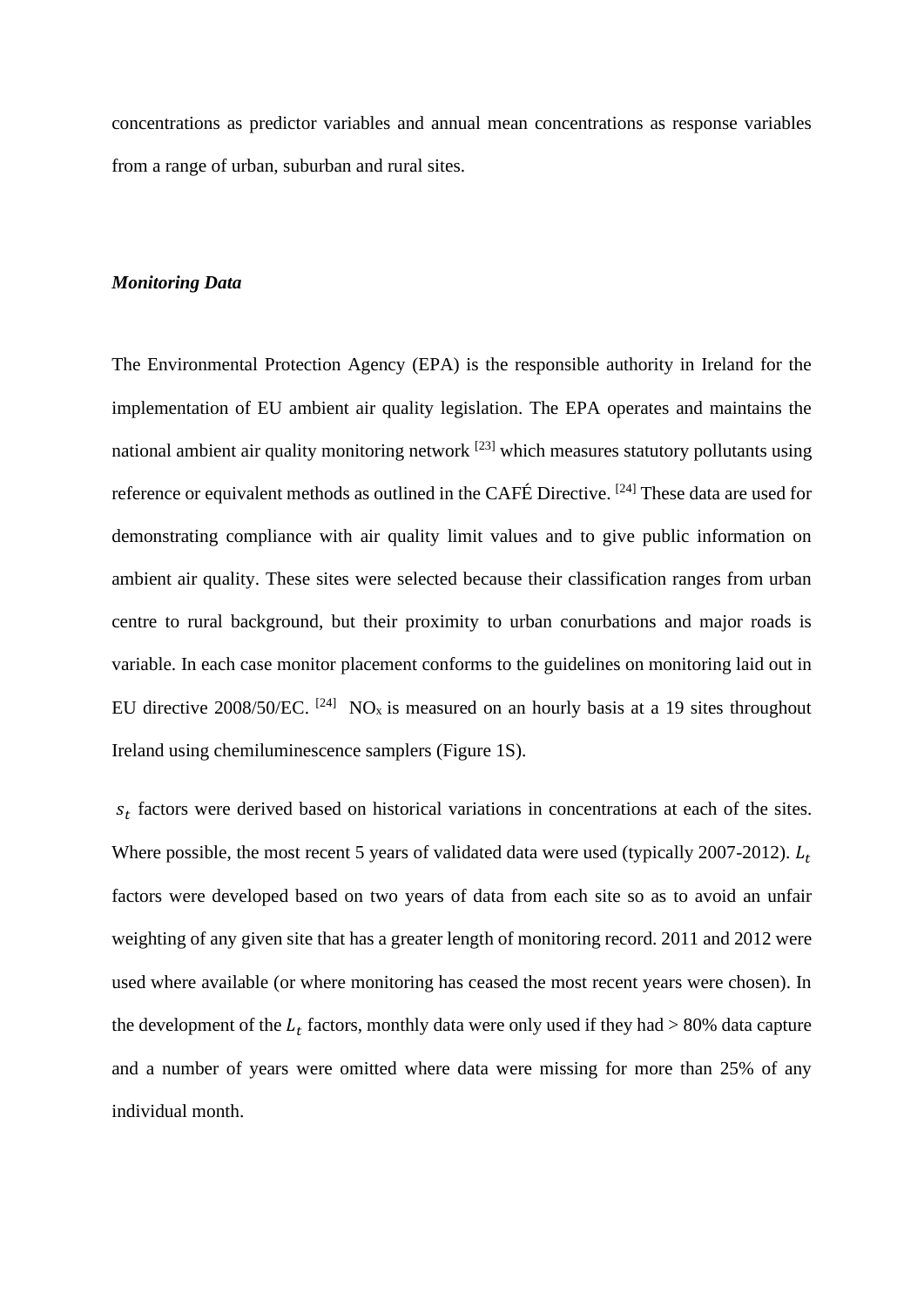#### *Short-term Correction (St)*

The basis for the  $s_t$  correction factors is a non-parametric kernel regression model. Nonparametric regression relaxes the functional form assumed in parametric regression, the object being to estimate the regression function directly, rather than to estimate parameters. The authors previously used the techniques to define diurnal and seasonal variations in  $NO<sub>2</sub>$ concentrations for use as inputs to a statistical point wise air quality forecast model the outputs of which have been validated in Donnelly *et al*. [25]

In this paper the regression is applied to describe diurnal and seasonal variations in concentration levels. The outputs from the regression are a seasonal factor  $(S_f)$  and a diurnal factor  $(D_f)$ . Accurate quantification of the long-term variations can be made, and their effects removed from the raw data, thus supporting the improved definition of concentrations for use in spatial air quality modelling.

The normalised seasonal factors are defined as follows:

$$
S_f=(\frac{\tilde{c}(\alpha,h)}{\bar{c}})
$$

where  $\bar{C}$  is the average concentration for the input data used in model development and  $\tilde{C}(\alpha, h)$ is the average concentrations of a pollutant for a given day of the year  $(\alpha)$  calculated as a weighted average of the data in a window (of width defined by smoothing parameter h) using weighted Gaussian kernel function  $K_1(\alpha, h)$  around  $(\alpha)$  and defined as follows:

$$
\tilde{C}(\alpha, h_{i}) = \frac{\sum_{i=1}^{N} K_{1}\left(\frac{(\alpha - S_{i})}{h}\right) C_{i}}{\sum_{i=1}^{N} K_{1}\left(\frac{(\alpha - S_{i})}{h}\right)}
$$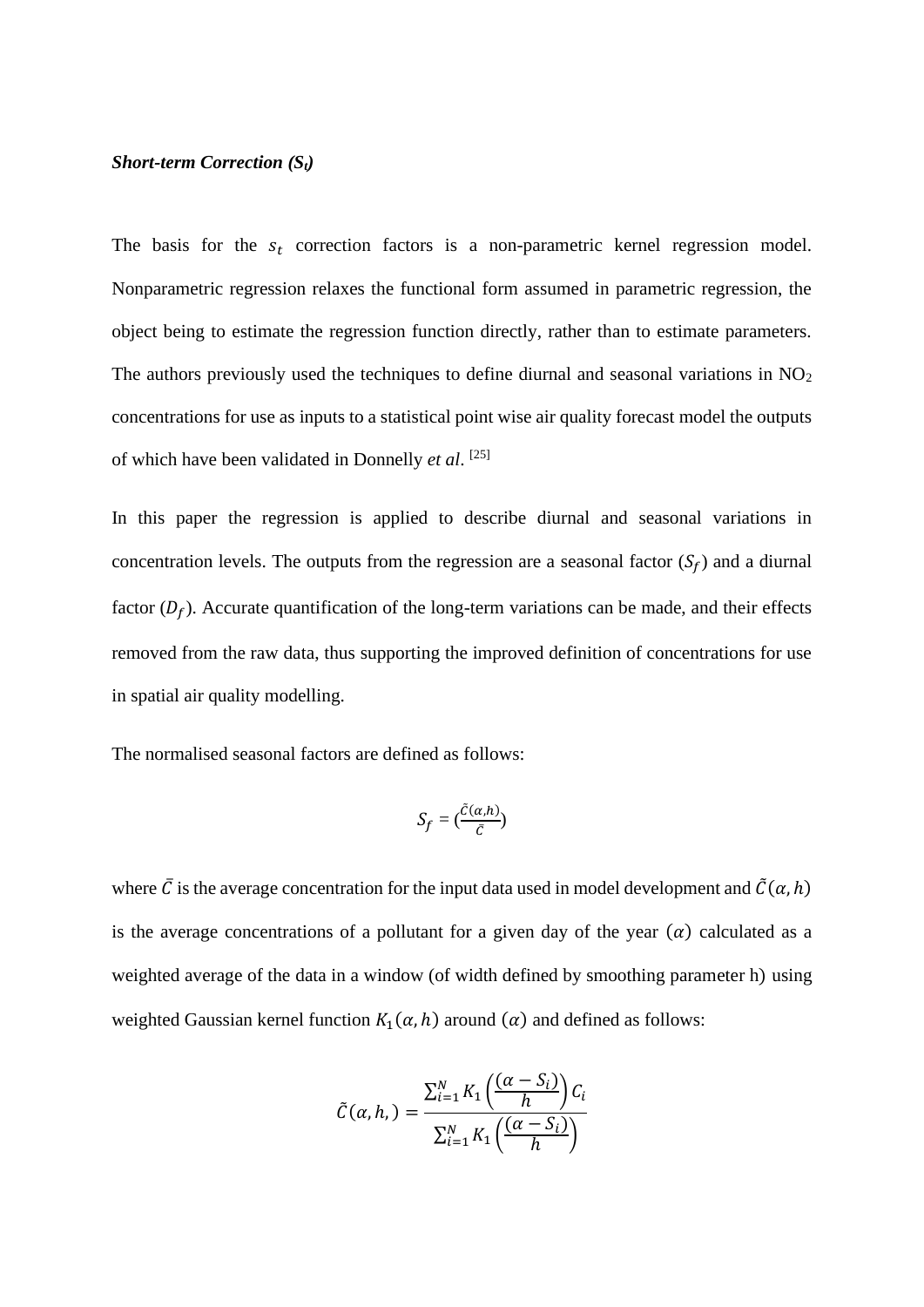where  $C_i$  are de-trended concentrations,  $S_i$  is the day of the year for the  $i^{th}$  observation in a time period starting at time  $t_i$ . For circular data the Gaussian kernel  $(K)$  is the preferred method used to weight the observations <sup>[21]</sup> and is defined as follows:

$$
K(x) = (2\pi)^{-1/2} \exp(-0.5x^2) \qquad -\infty < x < \infty
$$

The bandwidth is calculated based on the number of days in a year. As discussed in Silverman <sup>[26]</sup> a bandwidth of 0.9 $\sigma n^{-1/5}$  was employed, where  $\sigma$  is the standard deviation of the predictor variable data (in this instance day of the year) and  $n$  is the number of data points.

In developing the  $D_f$  the data are first subdivided into four categories distinguishing between winter and summer, and between weekdays and weekends. The resulting factors are developed in exactly the same way as  $S_f$  but in this instance hours are used in replacement of days (i.e.  $S_i$ is replaced by  $H_i$  where  $H_i$  is the hour of the day).

To adjust the data, raw hourly or daily concentration values  $(NO_{2(raw)})$  are firstly divided by the relevant seasonal factor  $(S_f)$  to obtain a seasonally adjusted value  $(NO_{2(s)})$ :

$$
NO_{2(s)} = \frac{NO_{2(raw)}}{S_f}
$$

 $D_f$  are determined for each season separately and do not, therefore, account for the seasonal variation. To obtain the diurnally and seasonally adjusted concentration  $NO_{2(s,d)}$ , the seasonally adjusted concentration can be divided by the normalised  $D_f$ :

$$
NO_{2(s,d)} = \frac{NO_{2(s)}}{D_f}
$$

Applying the factors in this way does not change the mean of the total data set (i.e. the mean of all the raw hourly values is approximately the same as the mean of all the seasonally and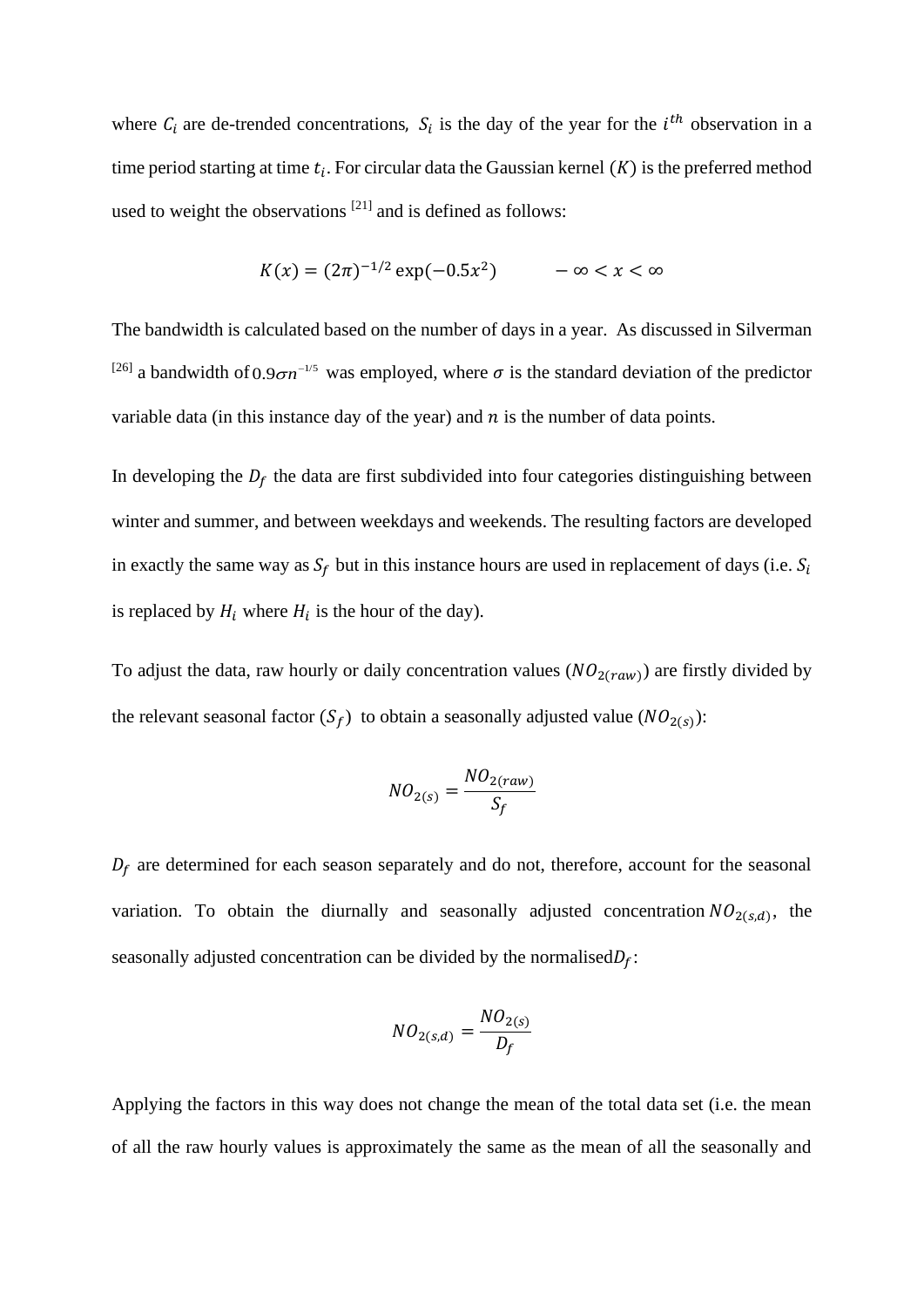diurnally adjusted hourly values). The correction factors do, however, have the potential to change the mean values within a given sector and remove any bias which has arisen due to uneven distribution of data across sectors.

#### *Long-term Correction (Lt)*

When the raw data have been seasonally and diurnally adjusted they are divided into groups for each identified wind direction sector. While this maximises the number of data points available, it also reduces the number of data points that are used to predict long-term mean values at a given location. Annual average values are generally calculated using a full year of monitoring data. If less than a full year of data are used for the calculation of the annual mean, certain sites and sectors may have an unrepresentative weighting of data from a particular season. Concentrations tend to be higher in winter months than summer months so, for example, if data were available for 20% of winter and 80% of summer months, an unrealistically low value for the annual average would be obtained. In the present study  $L_t$ correction factors have been used to adjust the sectoral averages at each site and ensure they are representative of the annual mean.

Monthly and annual average concentrations were calculated for each monitoring site. For each individual month a linear regression analysis was carried out using linear least squares on each month (e.g. Figure 2) of data to produce an equation for each month,  $i$ :

$$
\widehat{C}_i = a_i + b_i \times M_i
$$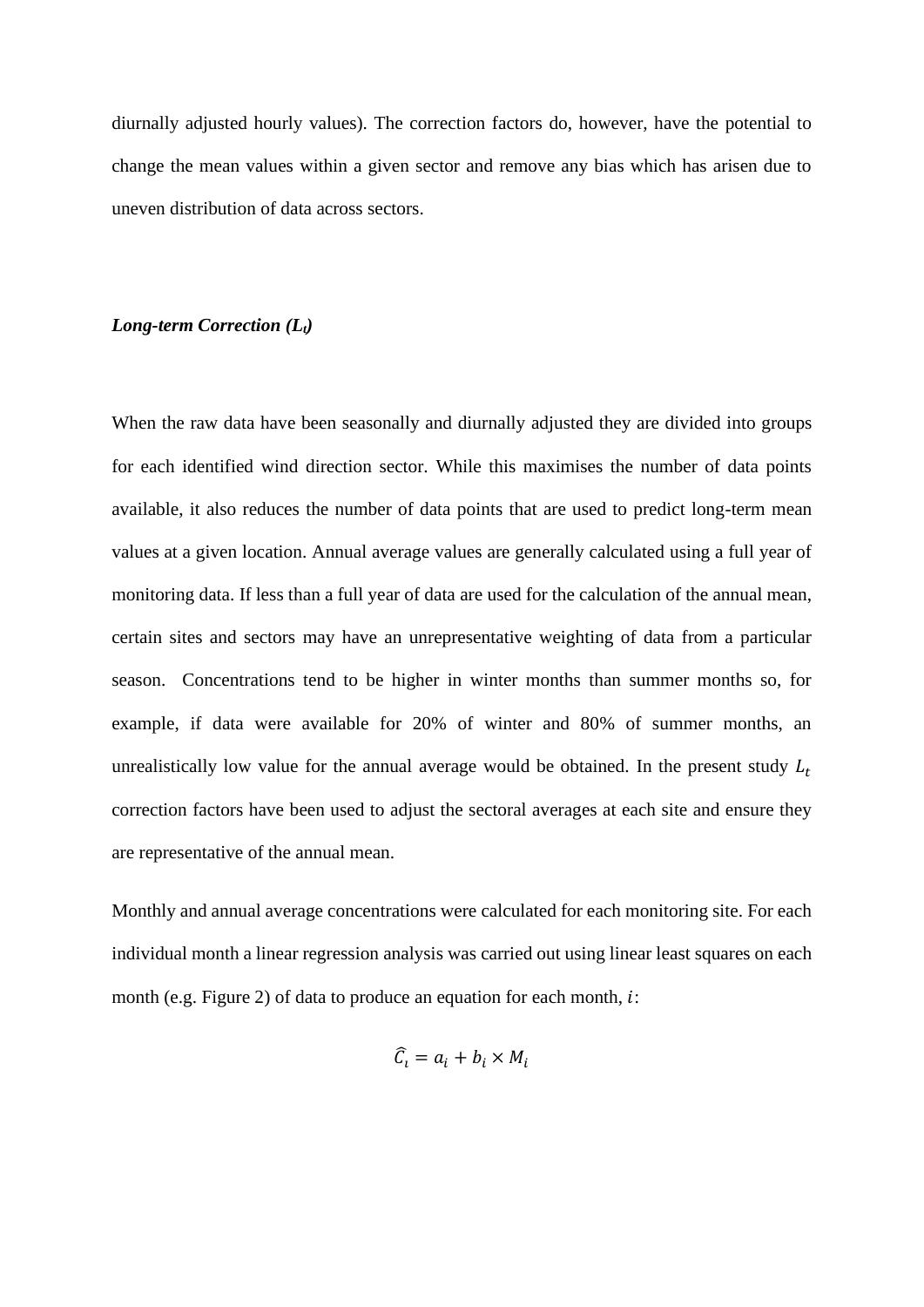where  $\widehat{C}_i$  is the estimated annual mean concentration at a given site,  $a_i$  and  $b_i$  are the intercept and slope of the regression, respectively and  $M_i$  is the monthly average concentration. Table [1](#page-25-0) shows the derived correction factors for each month based on this regression.

Data tend to be available for a range of durations from different months. Therefore, a weighted average technique is employed to predict the overall mean using the relevant adjustment factors from each month. Unlike the seasonal and diurnal correction factors above, this correction can change the long-term mean of the total data set, particularly if monitoring was only carried out for a short period of time.

#### **Results and Discussion**

In the following sections the results of the method are going to be discussed according to a number of potential applications which have been identified.

#### *Applicability of methods*

The methods presented in this paper have a number of applications which makes them useful for many air quality studies. The methods:

- Allow predictions of annual mean based on short-term data sets. The short-term correction factors from similar stations with long runs of data can be used directly on the raw data. The long-term correction factors are then applied to the averaged data, be it in total or in sub divided wind sectors.
- Provide a greater amount of information about air quality at a given station.
- Provide the ability to analyse air pollution levels in relation to the land use types, roads and emissions in the surrounding area and account for wind direction.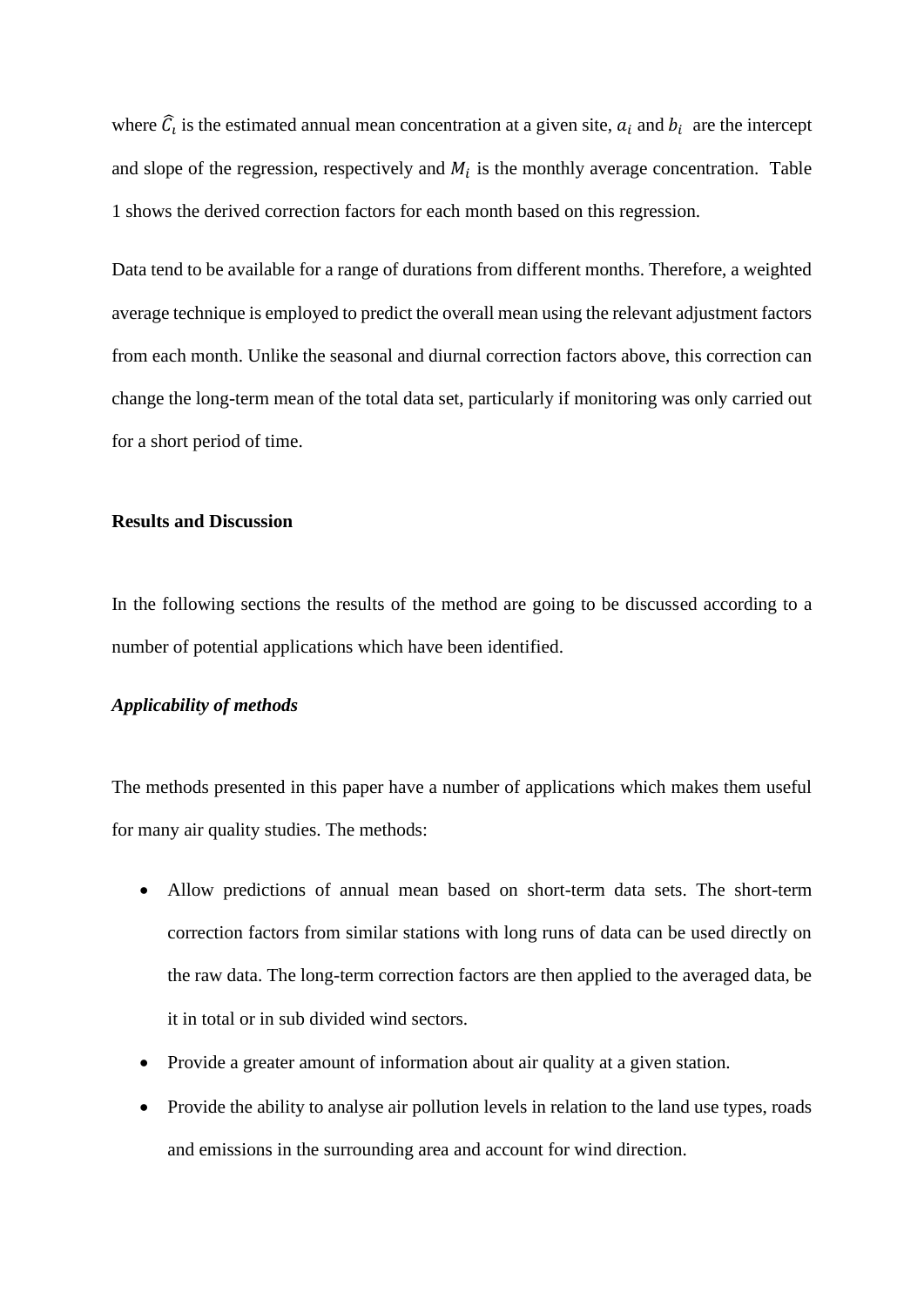• Can increase the spatial density of data points used in LUR. Data can be divided into wind dependent sectors and the factors developed in this paper can be applied to estimate annual mean values for each sector, thus increasing the number of response variable/predictor variable pairs. The methods are particularly important when considering a LUR over a large spatial area such as in the creation of national scale background maps

In the following sections, some applications of the method are demonstrated followed by a validation of the  $S_t$  and  $L_t$  factors.

#### *Wind sector averaging*

In order to extrapolate additional data from a given monitoring site the data can be grouped into equal sized wind dependent sectors. The aim of this is to capture specific spatial characteristics that are influencing the air quality in the region. Depending on the resolution of the wind direction data the number of sectors can directly reflect the number of peaks but in this study eight sectors have been used. Figure 3 shows these eight sectors marked around a monitoring site in Kilkenny town. Land use typology and the road network are also indicated on the map and it is clear that each of the different sectors represents a separate land use composition. This is mirrored in the polar plot in Figure 4 which shows increases in concentrations for northerly, north easterly and easterly wind directions. If a circular buffer was applied here to infer relationships between land use and concentrations, the results would have been misleading. Using the sector-based approach it can be seen that areas with increased coverage of artificial surfaces and roads tend to lead to higher concentrations. In order to quantify these effects it is necessary to estimate the long term mean concentration for each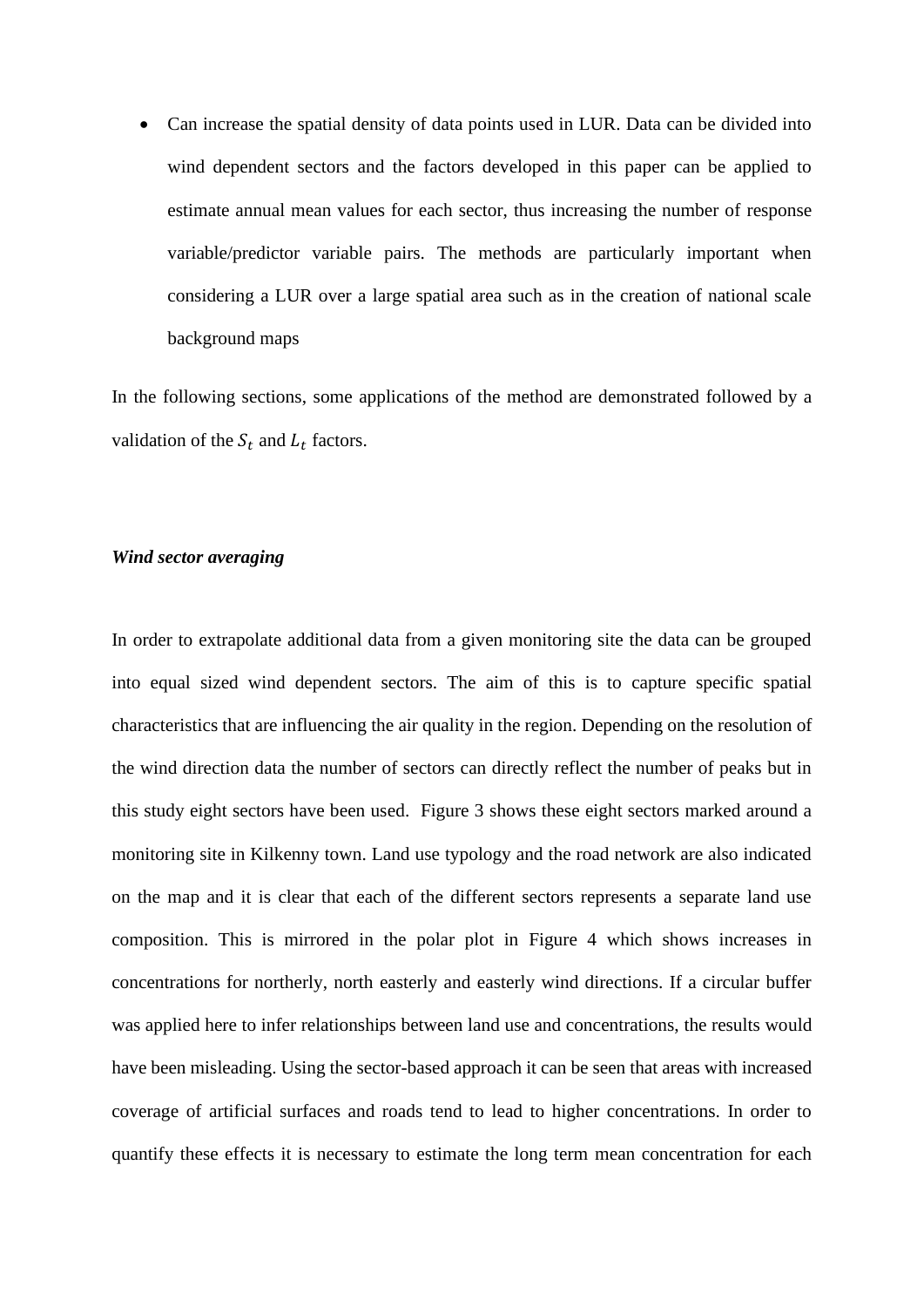sector. Direct averaging of data within each wind sector would not necessarily result in reasonable predictions of the long run mean due to seasonal differences in wind direction frequencies and other external forcing factors such as variation in sunshine hours and stability conditions. To account for this, the  $s_t$  and  $L_t$  correction factors can be applied to the data to account for uneven weighting of data from each season that may arise within different sectors.

#### *Correcting data*

To demonstrate the application of the  $S_t$  and  $L_t$  factors where only short term monitoring data are available, a subset of data was taken from a full 5-year dataset (Rathmines site, Dublin). Two random weeks were chosen from each season in 2011. These were weeks beginning on:

- $\bullet$  3<sup>rd</sup> January
- $\bullet$  2<sup>nd</sup> April
- $27<sup>th</sup>$  June
- $25<sup>th</sup>$  October

A different site was used to develop the  $S_t$  factors since in practice, long-term data would not generally be available for the site at which the methods were being applied (a nearby urban site where long term data were available, Winetavern Street, was used). These factors were applied to the data subset to smooth out seasonal and diurnal variations. Using the  $L_t$  factors an adjusted annual mean value was calculated based on the subset of data (10.43ppb). This is compared to the actual annual mean from the full year (10.24bbp) and the average of the raw data (11.06ppb). Applying the correction factors to the subset of data results in a closer estimation of the true annual mean.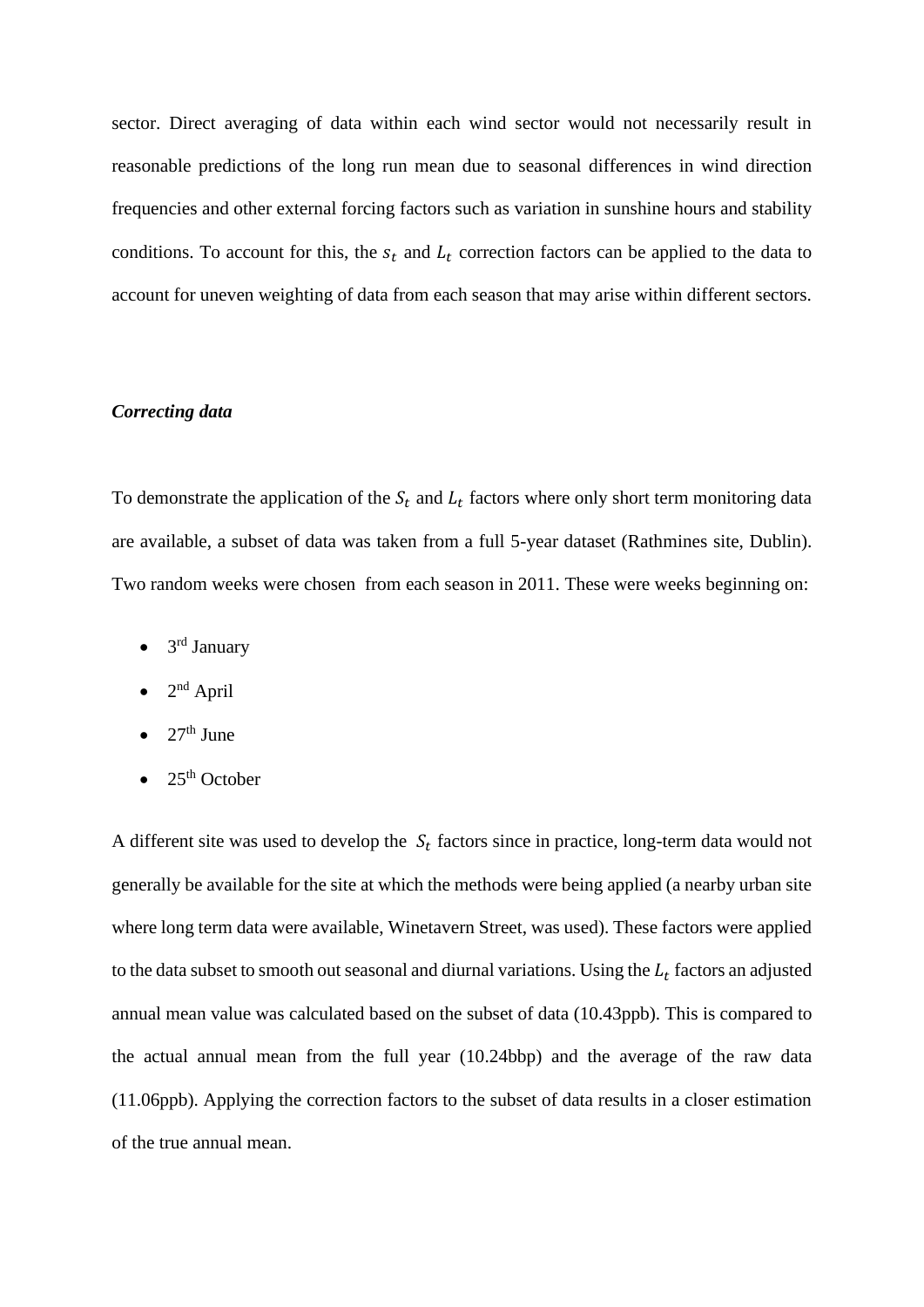The data subset was then divided into eight equally sized wind sectors. Thereafter, the  $L_t$ factors were used to estimate the long run mean for each of the sectors. This was compared to the results using the raw subset data and the full year of data. Results are illustrated in Figure 5. The raw subset of data underestimates the concentrations for the higher sectors and overestimates concentrations for the lower sectors. Applying the  $S_t$  and  $L_t$  factors results in an improved estimation of the variation among sectors.

#### *Validation of factors*

The  $L_t$  factors have been validated by applying them to predictions of annual means using individual monthly values from data not used in the formation of the equations. [Table 2](#page-25-1) shows the correlation between predictions of annual mean using the defined equations and the measured annual mean values. The sites used in the validation encompassed urban centre to rural background sites and were Dun Laoghaire, Rathmines, Kilkitt, Winetavern Street, Coleraine Street and Park Road. Data from 2007 and 2008 were used, indicating that the equations are stable over time.

NO<sup>2</sup> model calibration and validation yielded strong results for February, March, June, July, August, September, October and November. In Ireland, December and January tend to experience well established low pressure systems which can bring strong winds and rainfall. On occasion, cold anticyclonic air can extend its influence westwards to Ireland from continental Europe, which can lead to long cold periods. This variability in meteorological conditions contributes to the monthly variability in observed concentrations and slightly poorer explanation of the annual mean as shown by  $R_{cal}^2$ . Validation for both January and December 2011 showed good  $R^2$ <sub>val</sub> values. Although winds were predominantly westerly during the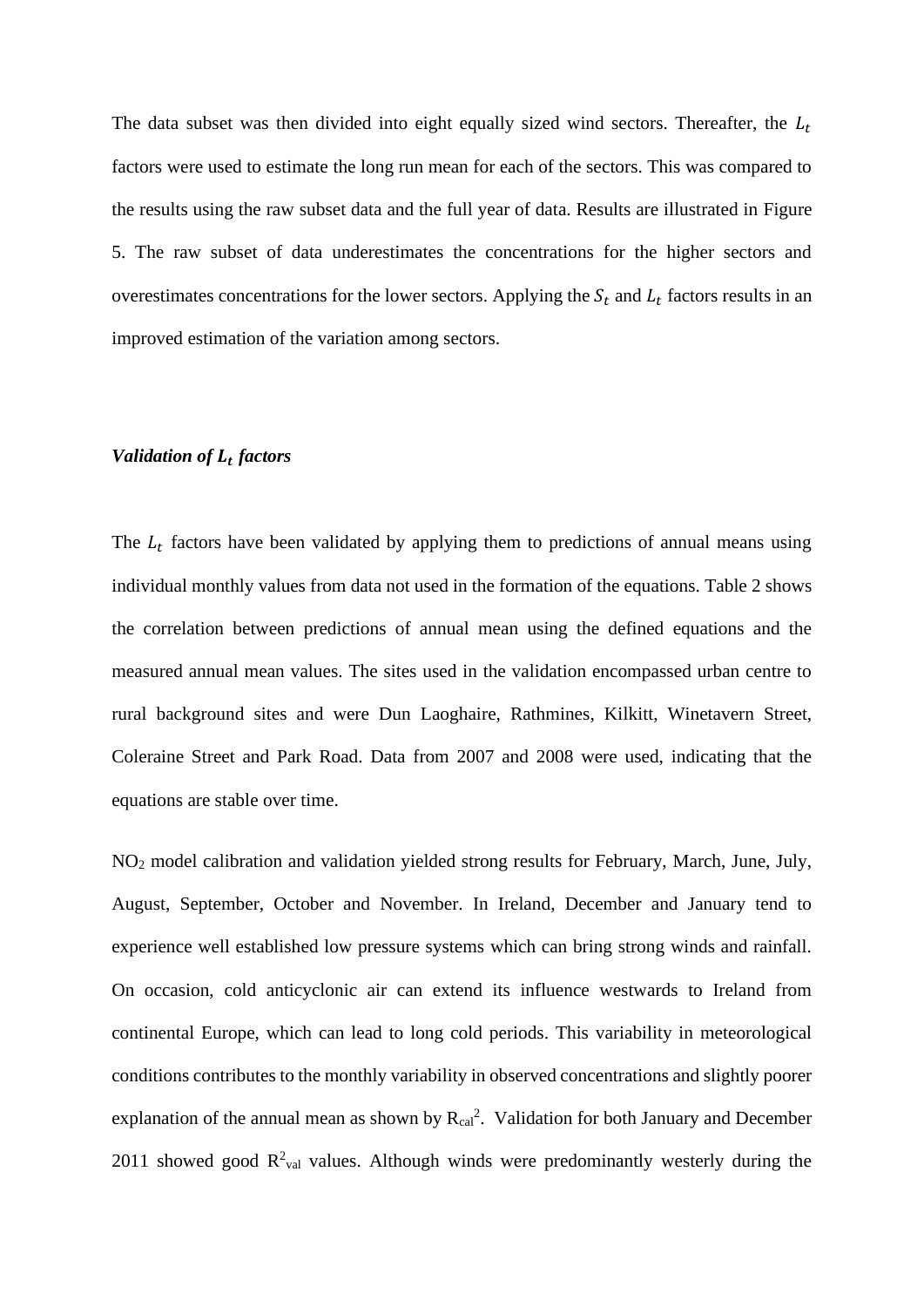month of December there was some ingress of easterly air masses which affected the east coast of Ireland. Towards the end of December ozone concentration increased significantly and during this time period air mass back trajectory analysis using the Hysplit model revealed that re-circulated air masses from over northern Europe were affecting the east coast of Ireland. [27] Global solar radiation totals for the December period were slightly above average for the Dublin region. <sup>[28]</sup> This suggests that the equation is robust but also that care must be taken when applying it to data collected under atypical meteorological conditions.

April to May is also a period of change in Irish weather conditions as temperatures rise slowly and various air masses have the potential to facilitate long range transport of emissions which could explain why May was found to be the least indicative month for annual mean  $NO<sub>2</sub>$ prediction. This suggests that short-term monitoring campaigns should not be carried out during May in isolation where possible. Towards late June the rise in pressure over the Ocean and fall in pressure over Europe results in a predominantly westerly surface air flow with a long ocean track which tends to be associated with lower contributions of anthropogenic emissions. [27]

To account for the variability in meteorological conditions from month to month and the inevitable departure from mean conditions, monitoring should be carried out for a number of months (or part thereof) and a weighted average calculated using the modelled equation for each month. Where this is not feasible the best result from the earlier regression analysis as presented in [Table 1](#page-25-0) should be taken and if a conservative value is required, the upper confidence limit can be calculated using the variance.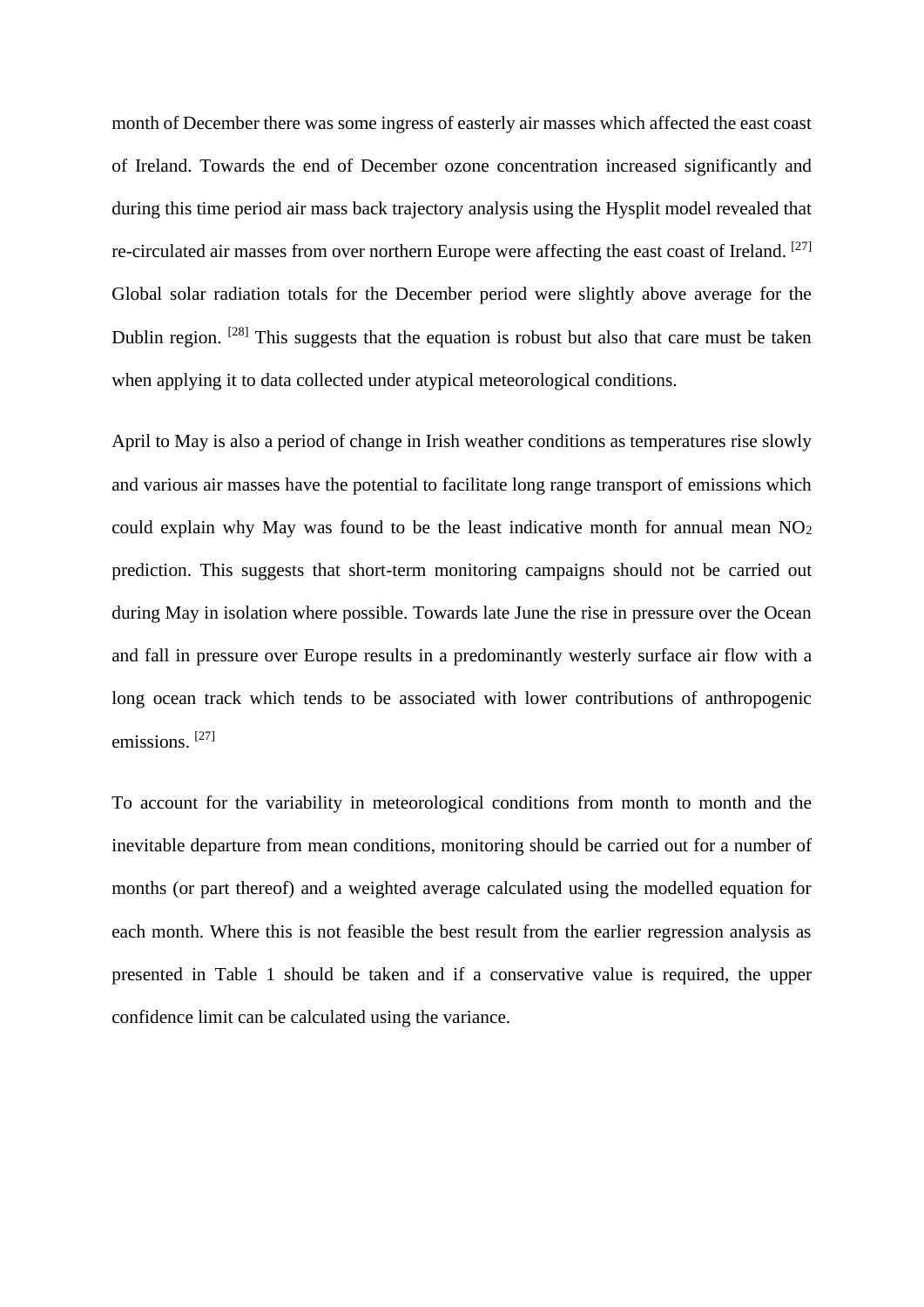#### *Validation of factors*

Correlations between  $NO<sub>2</sub>$  concentrations and typical spatial descriptors used in land use regression studies were calculated using both raw  $NO<sub>2</sub>$  concentrations and corrected  $NO<sub>2</sub>$ concentrations at each of the  $23 \text{ NO}_2$  sites in Ireland. Hourly monitoring data at each site were corrected using the  $S_t$  correction factors. Data were then divided into eight equal sized wind direction sectors corresponding to N, NE, E, SE, S, SW, W and NW. Average values ( $NO<sub>2</sub>Cor$ ) were calculated for each sector and corrected using the  $L_t$  correction factors. Raw hourly NO<sub>2</sub> data were then averaged directly for each of the wind sectors to produce  $NO<sub>2</sub>Raw$  values.

Parameters considered in the study were length of all roads  $(R_l)$ , total vehicle kilometres ( $Vkm$ ), the area of continuous urban land use ( $urb$ ), the number of residential properties (res), the number of commercial properties  $(com)$ , the population and area of agricultural land use type  $(agri)$ . [Table 3](#page-25-2) shows the resulting correlations for buffer sectors of various radii. For all buffer sizes, the correlations are significant in both the raw and corrected data, with highest correlations being observed with  $R_l$  and  $Vkm$  in the 2km sector size. Improvements are observed in correlation p-values for all variables after data correction (except for  $urb$  in the 250m sector). The removal of concentration fluctuations due to meteorological and seasonal factors allows the isolation of external forcing factors and thus improved quantification of spatial variability in concentration levels using spatial descriptors. These results illustrate that improvements in land use regression studies can be observed by applying the correction factors developed as part of this paper.

#### **Conclusions**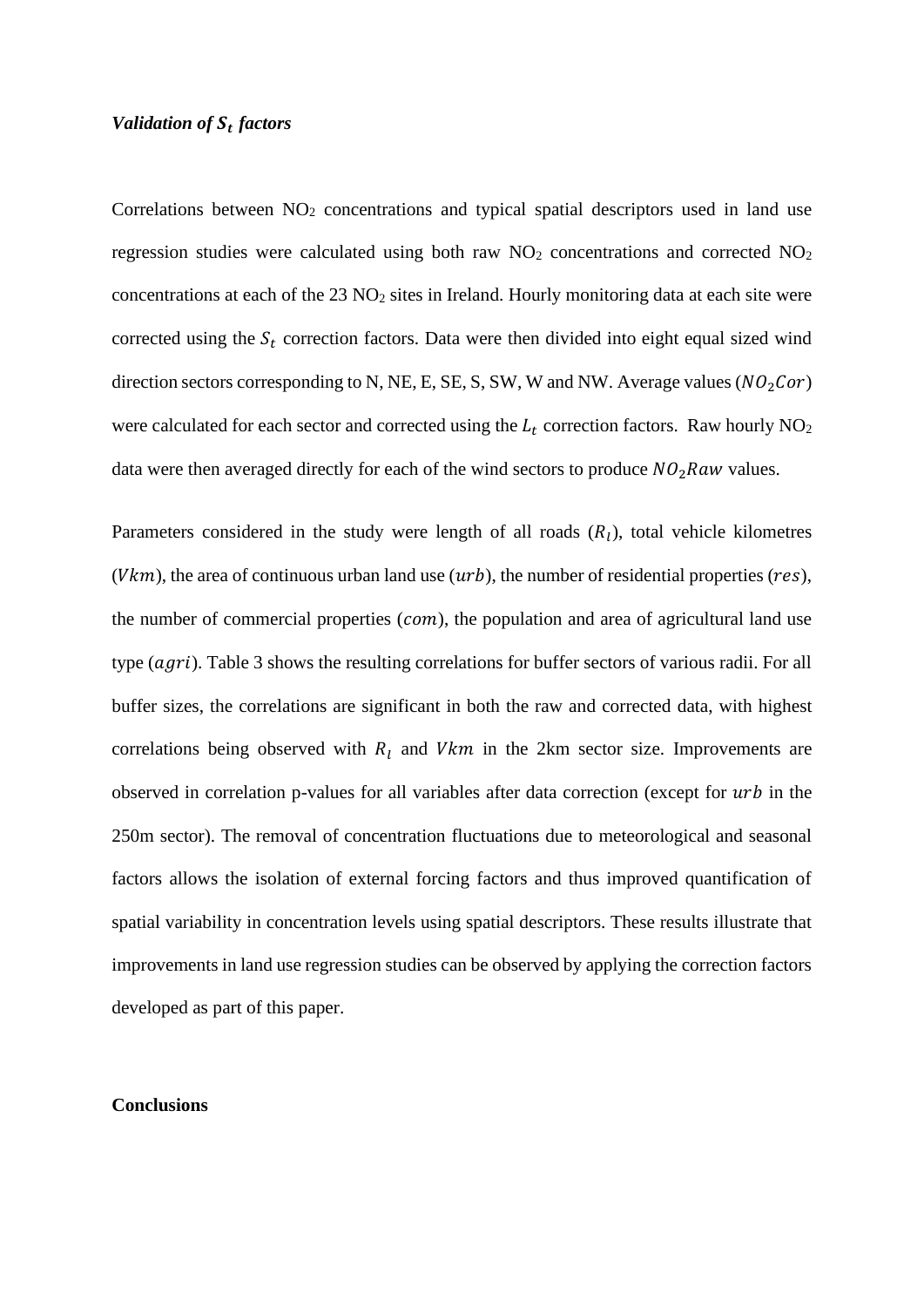This paper presents a simple but effective means of extrapolating numerous representative annual average concentrations from a single fixed air quality monitoring site. The methods presented in the paper were developed so as to make more use out of the high quality data collected as part of Ireland's air quality monitoring regulatory requirements under EU legislation. This paper describes the application of the methods to  $NO<sub>2</sub>$  but the techniques can be applied to any pollutant measured at an hourly or daily temporal resolution. Seasonal and diurnal correction short-term correction factors were developed using non parametric regression techniques. Validated measured data are initially corrected for short-term fluctuations using these factors. These data are then divided into subsets for 8 (or more) wind direction sectors. Concentrations within each sector are then averaged. These averages are corrected using long-term correction factors which were derived and validated using historical air quality data sets from the Irish air quality monitoring network. These factors account for seasonal biases that may arise and facilitate the accurate estimation of annual mean values from the sectoral averages. Calibration  $R^2$  ranged from 74.8 % to 97.3 % for NO<sub>2</sub> while validation  $R<sup>2</sup>$  values ranged between 79 % and 98.9 % for individual monthly predictions. Correlations between spatial predictor variables (such as road density) and  $NO<sub>2</sub>$  concentration were compared using raw data and data post correction. Significant improvements were observed in all correlations through the use of the correction factors. This suggests the application of these techniques would be of significant benefit in land use regression modelling studies. Furthermore the method was found to be very useful for estimating long-term mean values and wind direction sector values using only short-term monitoring data. The methods presented in this paper can result in cost savings through minimising the number of monitoring sites required for air quality studies while also capturing a greater degree of variability in spatial characteristics. In this way more reliable, but often cost prohibitive monitoring techniques can be used in preference to a higher number of low cost but less reliable techniques.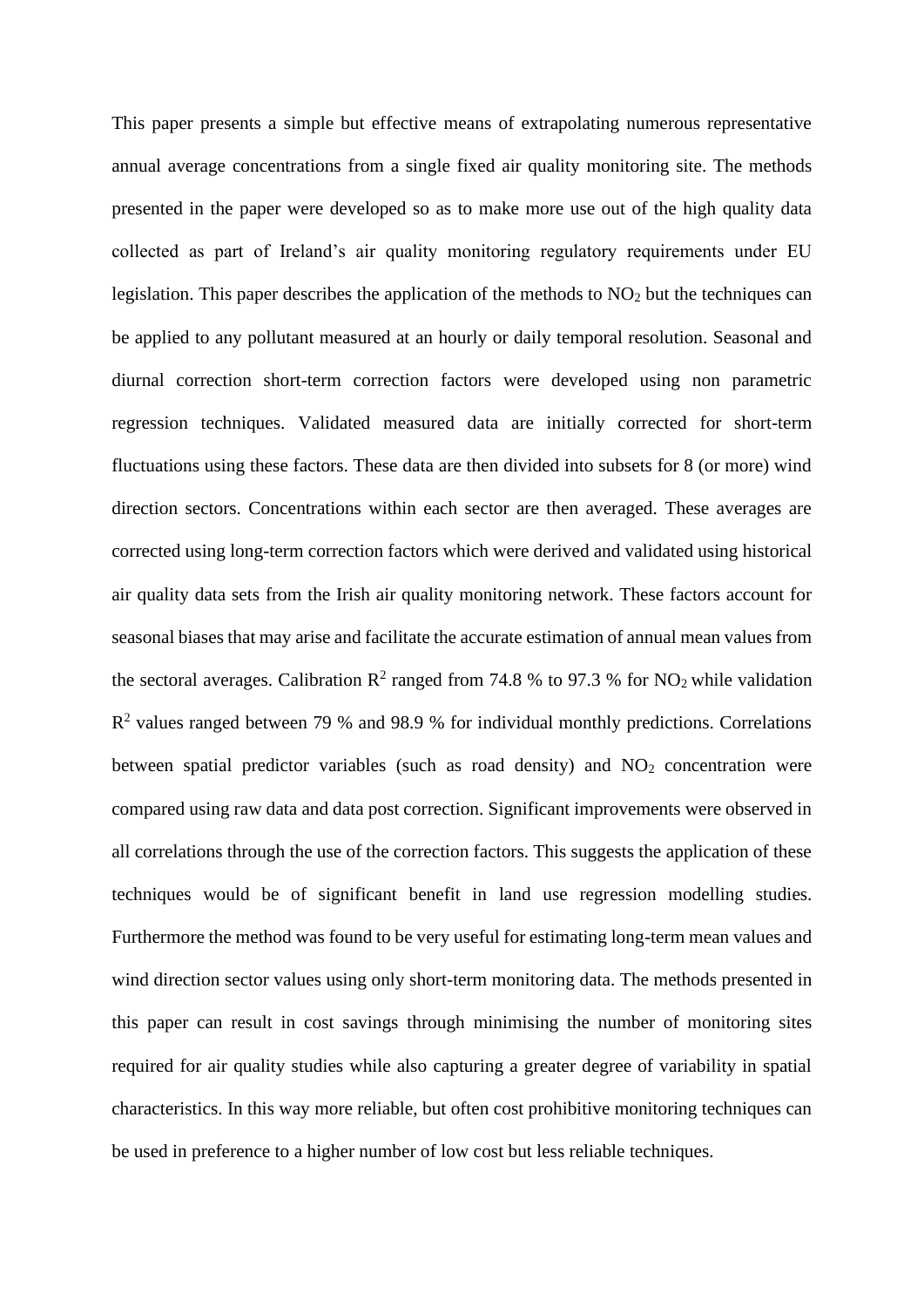#### **Acknowledgements**

This paper has been written as part of the Science, Technology, Research and Innovation for the Environment (STRIVE) Programme 2007–2013. The programme is financed by the Irish Government under the National Development Plan 2007–2013. It is administered on behalf of the Department of the Environment, Heritage and Local Government by the Environmental Protection Agency which has the statutory function of co-ordinating and promoting environmental research.

#### **References**

- [1] Dons, E.; Van Poppel, M.; Kochan, B.; Wets, G.; Int Panis, L. Modeling temporal and spatial variability of traffic-related air pollution: Hourly land use regression models for black carbon. Atmospheric Environment, **2013**, *74*, 237-246.
- [2] Briggs, D.J.; Collins, S.; Elliott, P.; Fischer, P.; Kingham, S.; Lebret, E.; Pryl, K.; Van Reeuwijk, H.; Smallbone, K. and Van Der Veen, A. Mapping urban air pollution using GIS: a regression-based approach. International Journal of Geographical Information Science, **1997**, *11*, 699-718.
- [3] Janssen, S.; Dumont, G.; Fierens, F.; Mensink, C. Spatial interpolation of air pollution measurements using CORINE land cover data. Atmospheric Environment, **2008**, *42*, 4884-4903.
- [4] Beelen, R.; Hoek, G.; Vienneau, D.; Eeftens, M.; Dimakopoulou, K.; Pedeli, X.; Tsai, M.-Y.; Künzli, N.; Schikowski, T.; Marcon, A.; Eriksen, K.T.; Raaschou-Nielsen, O.; Stephanou, E.; Patelarou, E.; Lanki, T.; Yli-Tuomi, T.; Declercq, C.; Falq, G.; Stempfelet, M.; Birk, M.; Cyrys, J.; von Klot, S.; Nádor, G.; Varró, M.J.; Dėdelė, A.; Gražulevičienė, R.; Mölter, A.; Lindley, S.; Madsen, C.; Cesaroni, G.; Ranzi, A.; Badaloni, C.; Hoffmann, B.; Nonnemacher, M.; Krämer, U.; Kuhlbusch, T.; Cirach, M.; de Nazelle, A.; Nieuwenhuijsen, M.; Bellander, T.; Korek, M.; Olsson, D.; Strömgren, M.; Dons, E.; Jerrett, M.; Fischer, P.; Wang, M.; Brunekreef, B.; de Hoogh, K. Development of  $NO<sub>2</sub>$  and  $NO<sub>X</sub>$  land use regression models for estimating air pollution exposure in 36 study areas in Europe – The ESCAPE project. Atmospheric Environment, **2013**, *72*, 10-23.
- [5] Wang, R.; Henderson, S.B.; Sbihi, H.; Allen, R.W.; Brauer, M. Temporal stability of land use regression models for traffic-related air pollution. Atmospheric Environment, **2013**, *64*, 312-319.
- [6] Basagaña, X.; Rivera, M.; Aguilera, I.; Agis, D.; Bouso, L.; Elosua, R.; Foraster, M.; de Nazelle, A.; Nieuwenhuijsen, M.; Vila, J. Effect of the number of measurement sites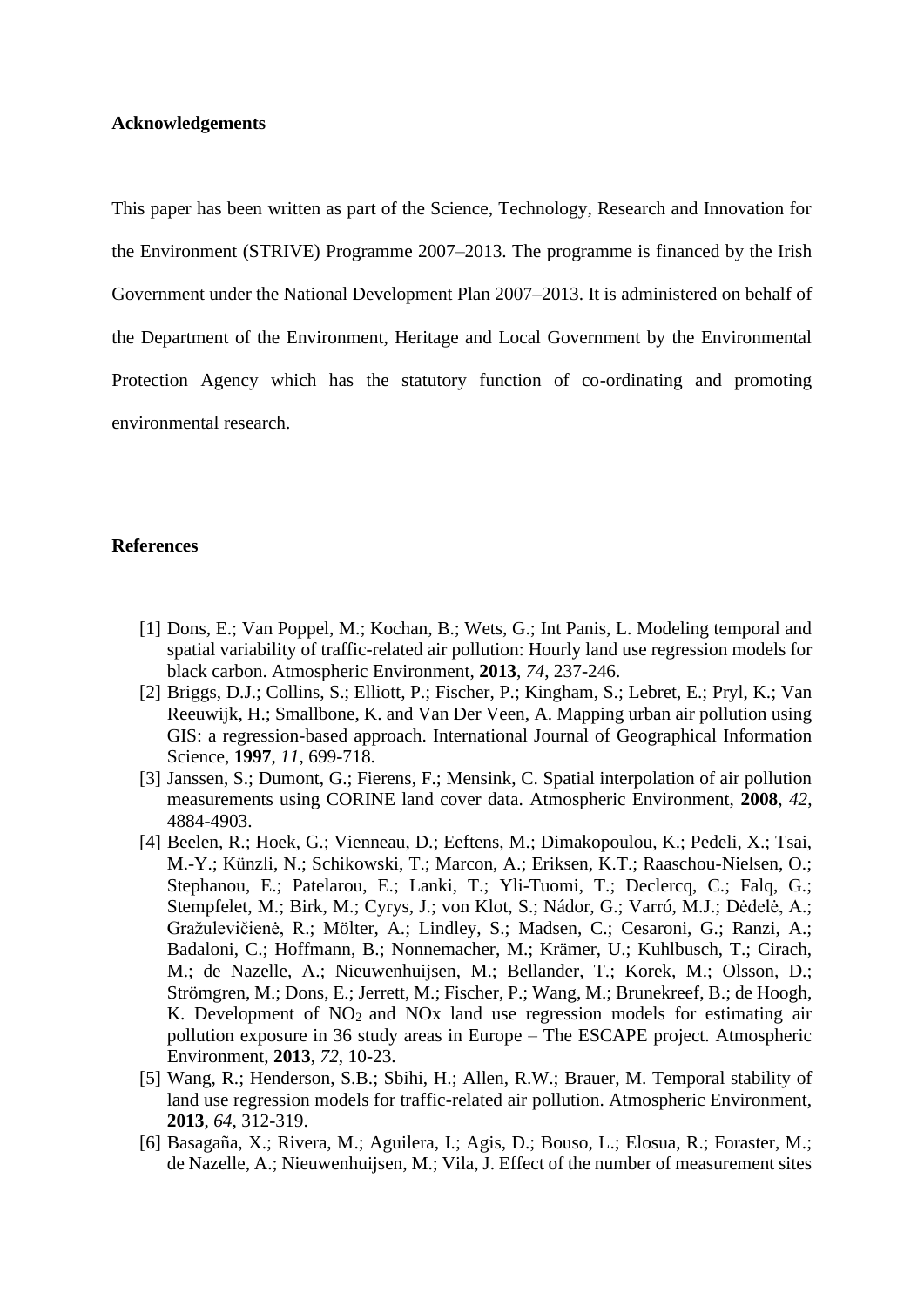on land use regression models in estimating local air pollution. Atmospheric Environment, **2012**, *54*, 634-642.

- [7] Hoek, G.; Beelen, R.; de Hoogh, K.; Vienneau, D.; Gulliver, J.; Fischer, P.; Briggs, D. A review of land-use regression models to assess spatial variation of outdoor air pollution. Atmospheric Environment, **2008**, *42*, 7561-7578.
- [8] Hooyberghs, J.; Clemens, M.; Gerwin, D.; Frans, F. Spatial interpolation of ambient ozone concentrations from sparse monitoring points in Belgium. Journal of Environmental Monitoring, **2006**, *8*, 1129-1135.
- [9] Hoek, G.; Fischer, P.; Van Den Brandt, P.; Goldbohm, S.; Brunekreef, B. Estimation of long-term exposure to outdoor air pollution for a cohort study on mortality. Journal of Exposure Analysis and Environmental Epidemiology, **2001**, *11*, 459-469.
- [10]Beelen, R.; Hoek, G.; Fischer, P.; van Den Brandt, P.; Brunekreef, B. Estimated longterm outdoor air pollution concentrations in a cohort study. Atmospheric Environment, **2007**, *41*, 1343-1358.
- [11]Meng, X.; Chen, L.; Cai, J.; Zou, B.; Wu, C.-F.; Fu, Q.; Zhang, Y.; Liu, Y.; Kan, H. A land use regression model for estimating the NO 2 concentration in shanghai, China. Environmental research, **2015**, *137*, 308-315.
- [12]Lee, J.-H.; Wu, C.-F.; Hoek, G.; de Hoogh, K.; Beelen, R.; Brunekreef, B.; Chan, C.- C. Land use regression models for estimating individual NO x and NO 2 exposures in a metropolis with a high density of traffic roads and population. Science of The Total Environment, **2014**, *472*, 1163-1171.
- [13]Eeftens, M.; Beelen, R.; de Hoogh, K.; Bellander, T.; Cesaroni, G.; Cirach, M.; Declercq, C.; Dedele, A.; Dons, E.; de Nazelle, A. Development of land use regression models for PM2. 5, PM2. 5 absorbance, PM10 and PMcoarse in 20 European study areas; results of the ESCAPE project. Environmental science & technology, **2012**, *46*, 11195-11205.
- [14]Hoek, G.; Meliefste, K.; Cyrys, J.; Lewné, M.; Bellander, T.; Brauer, M.; Fischer, P.; Gehring, U.; Heinrich, J.; van Vliet, P. Spatial variability of fine particle concentrations in three European areas. Atmospheric Environment, **2002**, *36*, 4077-4088.
- [15]Jerrett, M.; Burnett, R.T.; Ma, R.; Pope III, C.A.; Krewski, D.; Newbold, K.B.; Thurston, G.; Shi, Y.; Finkelstein, N.; Calle, E.E. Spatial analysis of air pollution and mortality in Los Angeles. Epidemiology, **2005**, *16*, 727-736.
- [16]Brauer, M.; Hoek, G.; van Vliet, P.; Meliefste, K.; Fischer, P.; Gehring, U.; Heinrich, J.; Cyrys, J.; Bellander, T.; Lewne, M. Estimating long-term average particulate air pollution concentrations: application of traffic indicators and geographic information systems. Epidemiology, **2003**, *14*, 228-239.
- [17]Wheeler, A.J.; Smith-Doiron, M.; Xu, X.; Gilbert, N.L.; Brook, J.R. Intra-urban variability of air pollution in Windsor, Ontario—measurement and modeling for human exposure assessment. Environmental Research, **2008**, *106*, 7-16.
- [18] Donnelly, A.; Misstear, B.; Broderick, B. Application of nonparametric regression methods to study the relationship between  $NO<sub>2</sub>$  concentrations and local wind direction and speed at background sites. Science of the Total Environment, **2011**, *409*, 1134- 1144.
- [19] Donnelly, A.; Broderick, B.; Misstear, B. Relating background  $NO<sub>2</sub>$  concentrations in air to air mass history using non-parametric regression methods: application at two background sites in Ireland. Environmental Modeling & Assessment, **2012**, *17*, 363- 373.
- [20] Pérez, I.A.; Sánchez, M.L.; García, M.Á.; Pardo, N. Carbon dioxide at an unpolluted site analysed with the smoothing kernel method and skewed distributions. Science of the Total Environment, **2013**, *456*, 239-245.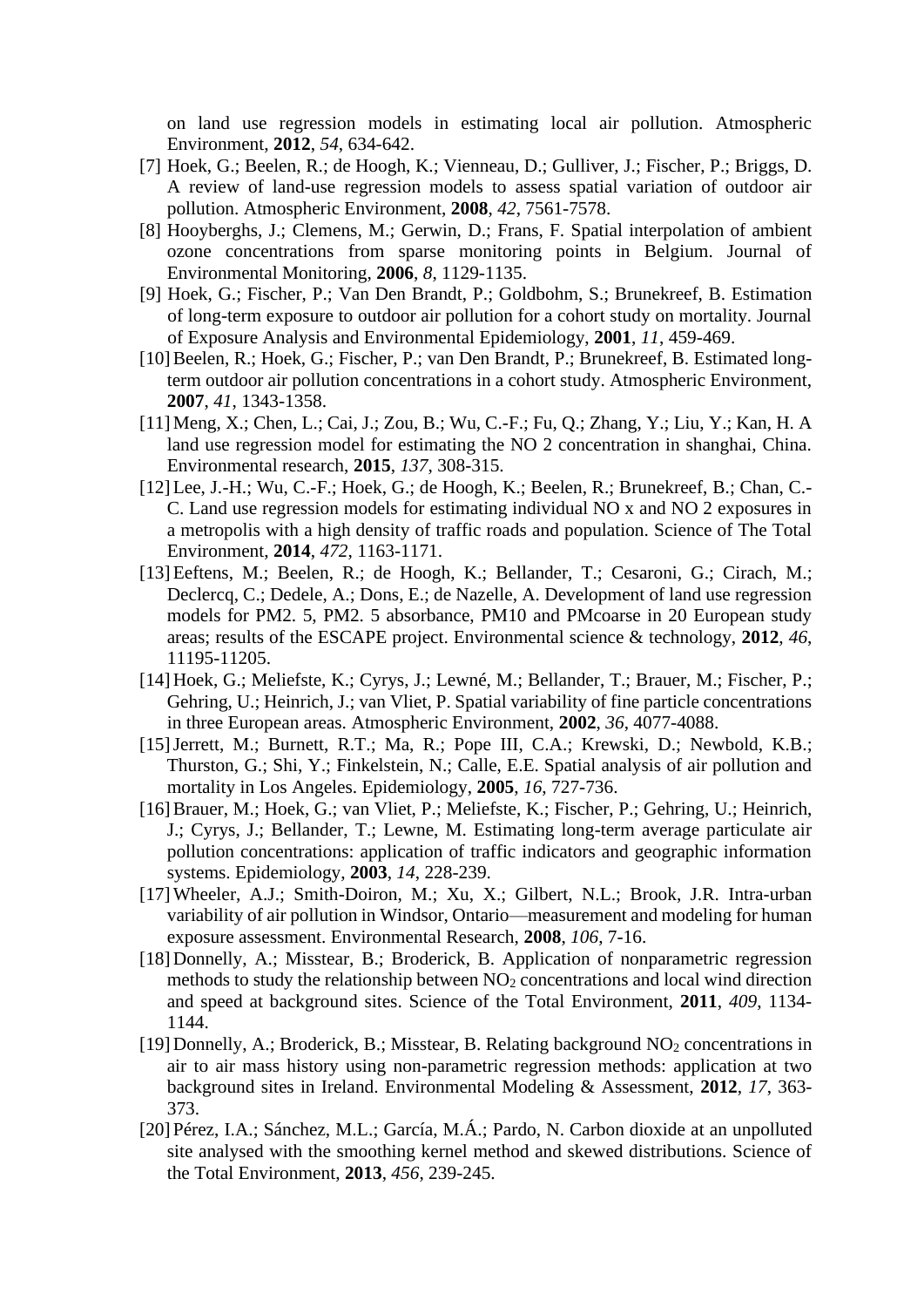- [21]Henry, R.C.; Chang, Y.S.; Spiegelman, C.H. Locating nearby sources of air pollution by nonparametric regression of atmospheric concentrations on wind direction. Atmospheric Environment, **2002**, *36*, 2237-2244.
- [22]Yu, K.N.; Cheung, Y.P.; Cheung, T.; Henry, R.C. Identifying the impact of large urban airports on local air quality by nonparametric regression. Atmospheric Environment, **2004**, *38*, 4501-4507.
- [23]O'Dwyer, M.; Air Quality in Ireland 2013. Environmental Protection Agency; Johnstown Castle Estate, Wexford; **2014**.
- [24]CEU, DIRECTIVE 2008/50/EC OF THE EUROPEAN PARLIAMENT AND OF THE COUNCIL of 21 May 2008 on ambient air quality and cleaner air for Europe. Commission, E. Ed.; Official Journal of the European Union; **2008**.
- [25]Donnelly, A.; Misstear, B.; Broderick, B. Real time air quality forecasting using integrated parametric and non-parametric regression techniques. Atmospheric Environment, **2015**, *103*, 53-65.
- [26] Silverman, B.W. Density estimation for statistics and data analysis; Chapman & Hall/CRC, 1986.
- [27] Donnelly, A.; Broderick, B.; Misstear, B. The effect of long range air mass transport pathways on  $PM_{10}$  and  $NO<sub>2</sub>$  concentrations at urban and rural background sites in Ireland: Quantification using clustering techniques. Journal of Environmental Science and Health Part A, **2015**, *50*, 647-658.
- [28]Met Eireann, Monthly Weather Bulletin December 2011. 2012.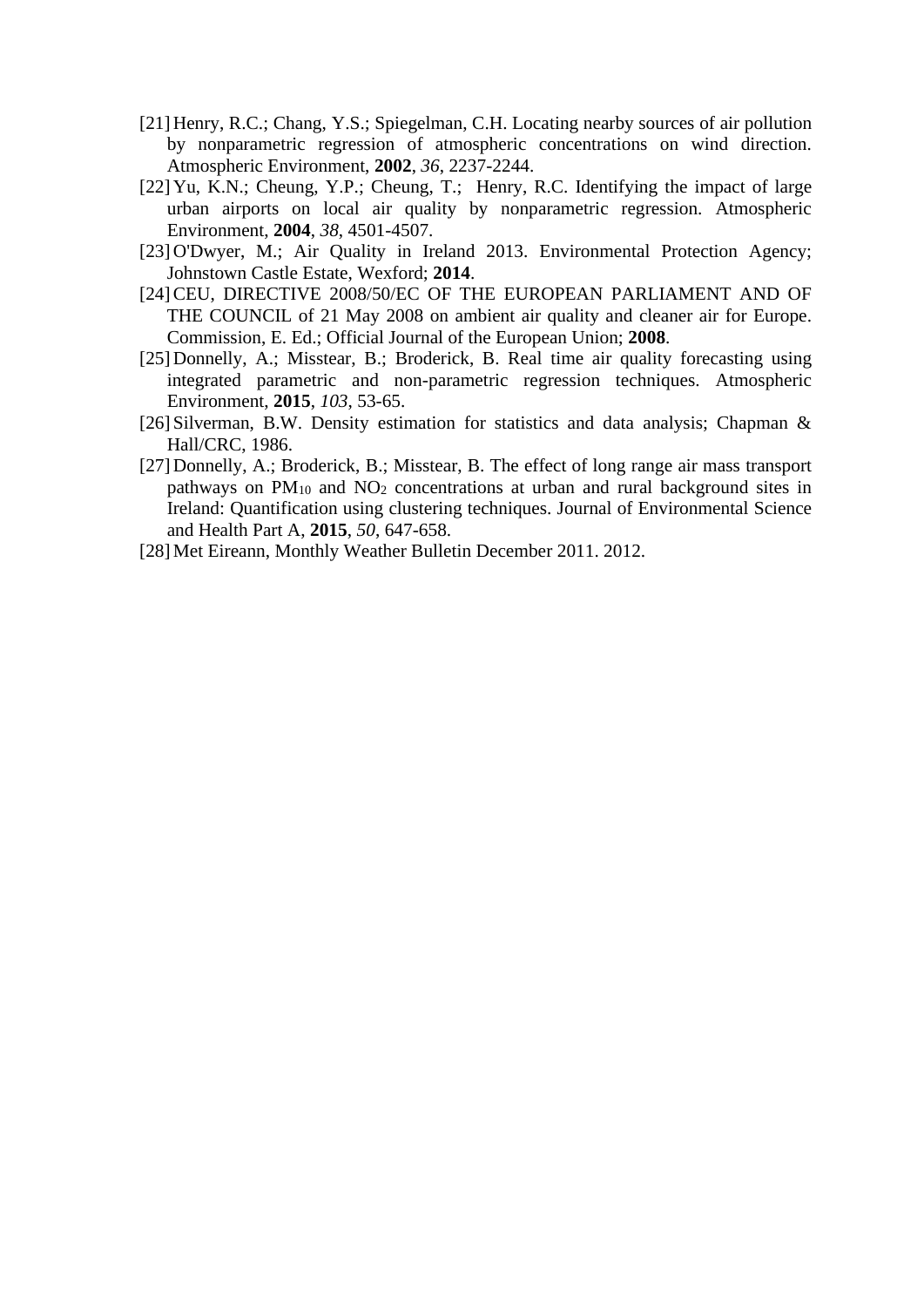

<span id="page-22-0"></span>**Fig. 1**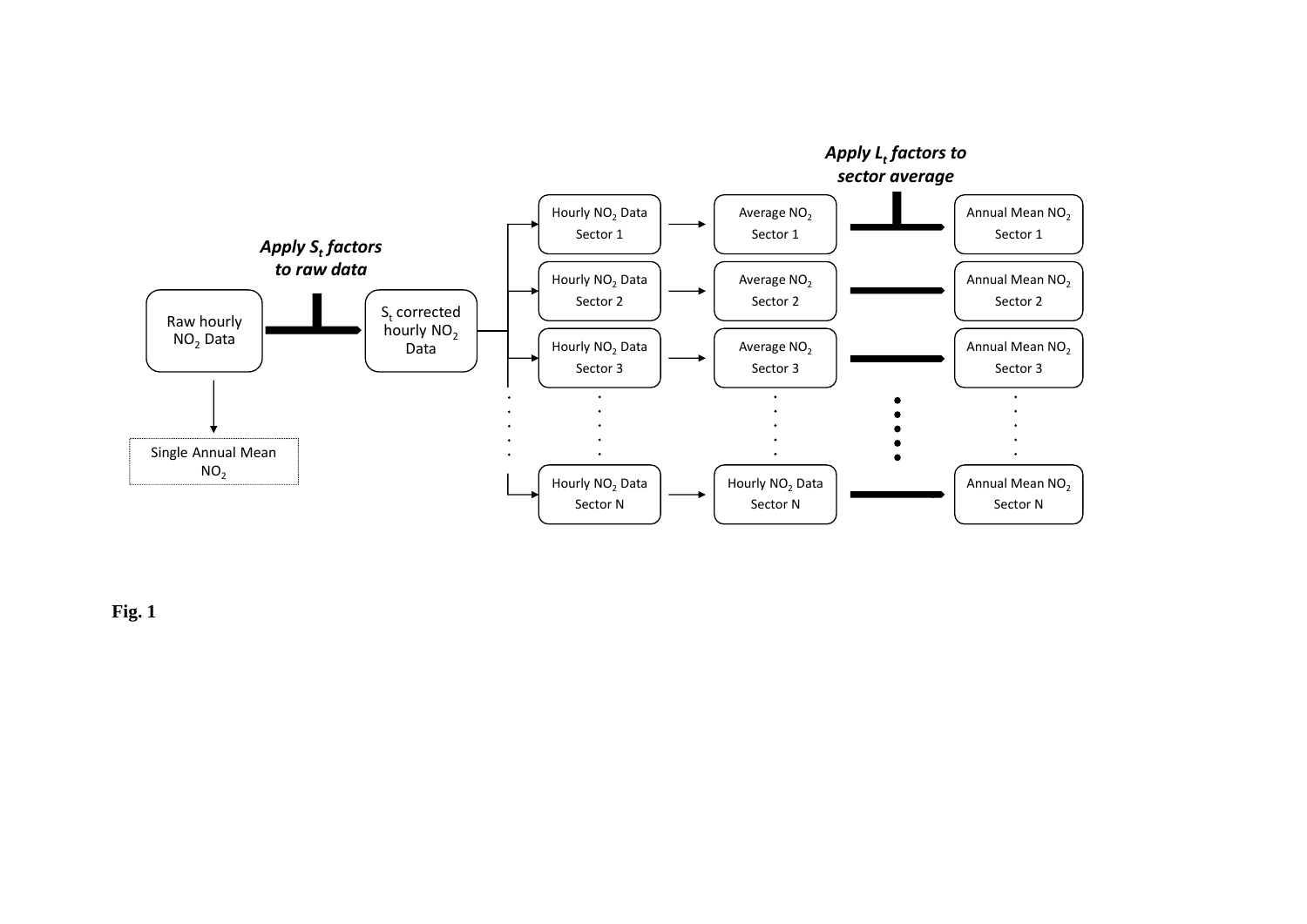





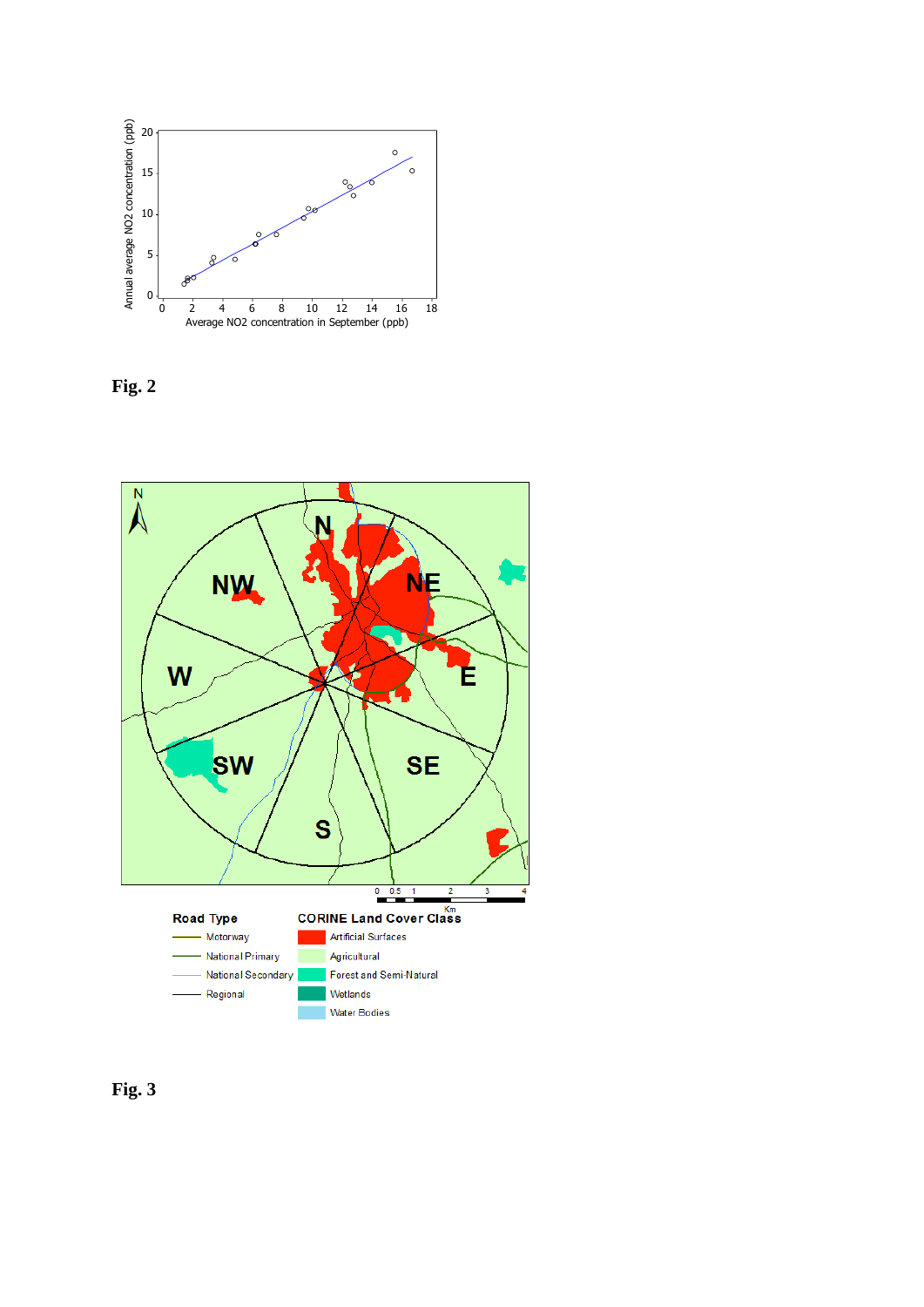





**Fig. 5**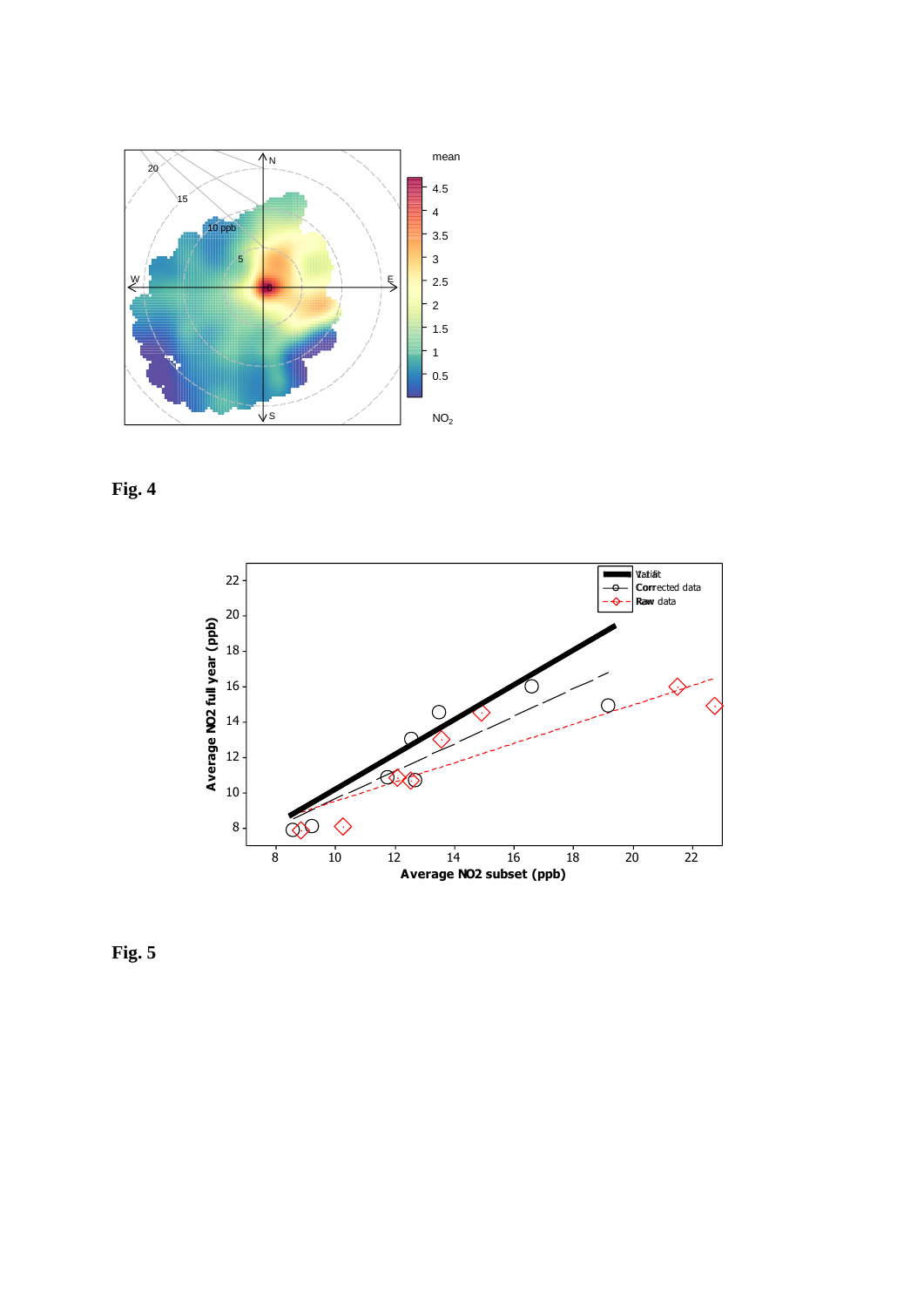| Month      |      | Correction constant Correction multiple | $R^2$ cal | S    |
|------------|------|-----------------------------------------|-----------|------|
| Jan        | 1.74 | 0.75                                    | 81.3      | 2.15 |
| Feb        | 0.25 | 1.04                                    | 95.0      | 1.11 |
| Mar        | 0.13 | 0.89                                    | 97.0      | 0.87 |
| Apr        | 0.95 | 0.92                                    | 89.6      | 1.60 |
| May        | 2.14 | 0.80                                    | 74.8      | 2.43 |
| Jun        | 0.45 | 0.96                                    | 95.4      | 1.07 |
| Jul        | 0.41 | 0.92                                    | 95.3      | 1.09 |
| Aug        | 0.57 | 0.91                                    | 93.8      | 1.17 |
| Sep        | 0.38 | 1.00                                    | 97.3      | 0.81 |
| Oct        | 0.34 | 0.94                                    | 91.8      | 1.42 |
| <b>Nov</b> | 0.60 | 0.87                                    | 95.5      | 1.04 |
| Dec        | 0.42 | 1.04                                    | 89.7      | 1.68 |

<span id="page-25-0"></span>**Table 1.** Correction factors for NO<sup>2</sup>

<span id="page-25-1"></span>**Table 2.** Validation of equations

| Month      | $R^2_{val}$ |
|------------|-------------|
| Jan        | 95.7        |
| Feb        | 91.3        |
| Mar        | 95.9        |
| Apr        | 95.9        |
| May        | 79          |
| Jun        | 98.9        |
| Jul        | 97.8        |
| Aug        | 85.1        |
| Sep        | 90.2        |
| Oct        | 97          |
| <b>Nov</b> | 98.1        |
| Dec        | 95.5        |
|            |             |

<span id="page-25-2"></span>Table 3. Correlation of NO<sub>2</sub> concentrations with land use variables using raw and corrected NO<sup>2</sup> data

| <b>Buffer</b><br>size | 250m  |       | 500m                                                                                                                                                                                               |       | 1 <sub>km</sub> |       | 2km   |       | 5km   |       |
|-----------------------|-------|-------|----------------------------------------------------------------------------------------------------------------------------------------------------------------------------------------------------|-------|-----------------|-------|-------|-------|-------|-------|
|                       |       |       | $NO_2$ Raw NO <sub>2</sub> Corl NO <sub>2</sub> Raw NO <sub>2</sub> Corl NO <sub>2</sub> Raw NO <sub>2</sub> Corl NO <sub>2</sub> Raw NO <sub>2</sub> Corl NO <sub>2</sub> Raw NO <sub>2</sub> Cor |       |                 |       |       |       |       |       |
| $R_l$                 | 0.36  | 0.379 | 0.456                                                                                                                                                                                              | 0.521 | 0.517           | 0.591 | 0.525 | 0.618 | 0.456 | 0.539 |
| <b>Vkm</b>            | 0.41  | 0.466 | 0.443                                                                                                                                                                                              | 0.53  | 0.407           | 0.509 | 0.477 | 0.598 | 0.469 | 0.563 |
| urb                   | 0.514 | 0.472 | 0.511                                                                                                                                                                                              | 0.517 | 0.476           | 0.53  | 0.45  | 0.539 | 0.344 | 0.396 |
| res                   | 0.433 | 0.463 | 0.513                                                                                                                                                                                              | 0.6   | 0.531           | 0.631 | 0.518 | 0.622 | 0.476 | 0.56  |
| com                   | 0.471 | 0.45  | 0.429                                                                                                                                                                                              | 0.443 | 0.45            | 0.513 | 0.453 | 0.528 | 0.38  | 0.436 |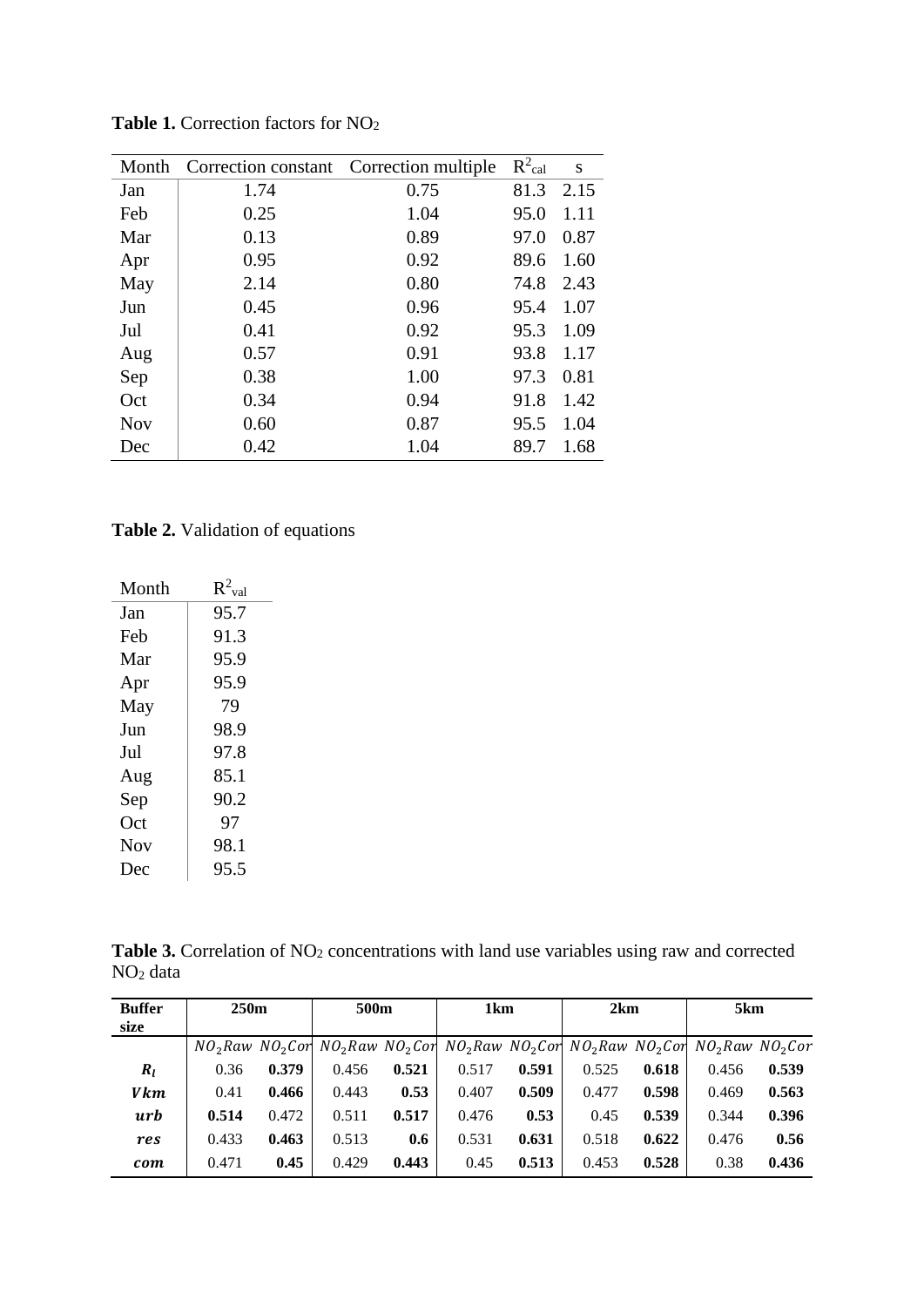| $\boldsymbol{pop}$ | $0.4$ 0.451 |  |  | $0.482$ $0.578$ $0.528$ $0.637$ $0.522$                                                                 | $0.63$ 0.481 0.569 |  |
|--------------------|-------------|--|--|---------------------------------------------------------------------------------------------------------|--------------------|--|
|                    |             |  |  | agri   $-0.53$ $-0.541$   $-0.519$ $-0.563$   $-0.588$ $-0.629$   $-0.522$ $-0.606$   $-0.508$ $-0.599$ |                    |  |

### **Supplementary material**





**Figure captions**